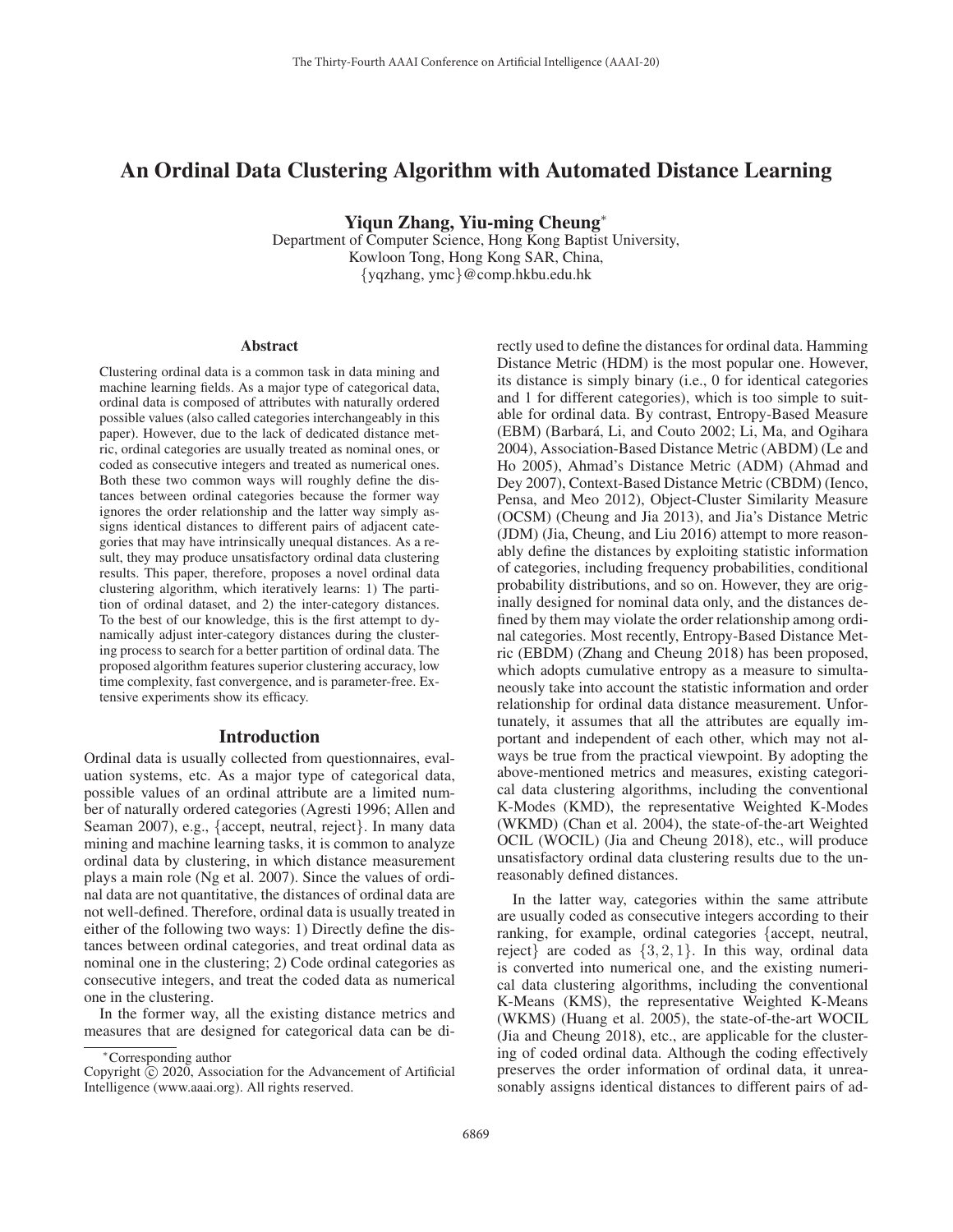jacent categories that may have intrinsically unequal distances. For instance, given an ordinal attribute with five categories {excellent, very-good, good, fair, poor}, the difference between "excellent" and "very-good" is usually smaller than the difference between "fair" and "poor", because the former two are different in quantity whilst the latter two are different in quality. Evidently, the simple coding may twist the natural distances of ordinal attributes, and may thus lead to unsatisfactory clustering results.

In this paper, we propose a novel k-mode-type Distance Learning-based Clustering (DLC) algorithm, which dynamically adjusts the inter-category distances during the clustering process to search for a better partition of ordinal data. However, a difficulty lies in how to efficiently describe all the inter-category distances with preserving their order relationship. To tackle this, we only assign weights between the adjacent categories, and the distance between any two non-adjacent categories is jointly described by the weights between them. In this way, for an attribute  $A_r$  with  $v_r$  cat-<br>egories, only  $v_r - 1$  weights are utilized to indicate the egories, only  $v_r - 1$  weights are utilized to indicate the  $\frac{v_r(v_r-1)}{2}$  inter-category distances with preserving their order relationship. To tackle another difficulty, i.e., how to reasonably adjust the weights, we design a novel measure that computes the expected effectiveness of adjusting a weight for forming more compact clusters (i.e., the clusters with more similar intra-cluster data objects). All the weights are jointly adjusted according to their expected effectiveness measured in different clusters. According to our design, the nontrivial ordinal data distance learning problem becomes achievable. Because DLC integrates the distance learning and the clustering process to automatically learn more suitable distances for the clustering task, it has superior clustering performance. Moreover, it features low time complexity, fast convergence, and is parameter-free. Extensive experiments on different real and benchmark datasets show its efficacy.

#### Related Work

For categorical data distance measurement, HDM is a commonly used one. Since the categories of an ordinal attribute are with different orders, the binary distances produced by HDM cannot well reflect the difference degrees between different ordinal categories. ADM and ABDM (Ahmad and Dey 2007; Le and Ho 2005) have been proposed to more finely define the inter-category distances. They adopt a common basic idea that two similar categories also have similar corresponding values on the other attributes. However, they assume all the attributes are interdependent, which may not always be true from the practical viewpoint. Thus, CBDM (Ienco, Pensa, and Meo 2012) is proposed to select relevant attributes for defining the inter-category distances. Later, JDM (Jia, Cheung, and Liu 2016) has been proposed, which further considers the case that all the attributes are independent of each other. In the literature, several entropy-based measures have also been proposed to compute the suitability of inserting an object into a cluster (Barbara, Li, and Couto ´ 2002; Li, Ma, and Ogihara 2004). The basic idea is that if a new object is very similar to the objects in a cluster, the entropy of this cluster will not increase a lot after adopting

the new object. Another measure called OCSM (Cheung and Jia 2013) has been proposed to indicate the object-cluster similarity by using the occurrence probabilities of the object values in the target cluster.

Because all the above-mentioned categorical data metrics and measures are actually designed for nominal data only, they will ignore the order information for distance/similarity measurement of ordinal data. Therefore, a distance metric called EBDM (Zhang and Cheung 2018) has recently been proposed for ordinal data clustering. It takes into account the order information for quantifying the inter-category distances from the perspective of information theory. Although its clustering performance is quite good, its effectiveness is still limited because it assumes that all the attributes are independent of each other, which is usually unreasonable.

Clustering algorithms can be categorized according to their suited data type. For categorical data clustering, the conventional KMD (Huang 1998) is easy to use, but it treats each attribute equally. Thus, its attribute weighting version WKMD (Chan et al. 2004) has been proposed to achieve better clustering performance. However, since they use the 'modes' to represent clusters, order relationship among ordinal categories will be ignored when computing the objectcluster distance. The state-of-the-art WOCIL (Jia and Cheung 2018) has been recently proposed to further detect potential subspace clusters. Since it adopts OCSM (Cheung and Jia 2013) as similarity measure for categorical data clustering, it still ignores the order information of ordinal data. Numerical data clustering algorithms, including the conventional KMS (MacQueen 1967), the representative WKMS (Huang et al. 2005), the state-of-the-art WOCIL (Jia and Cheung 2018), etc., are applicable to the coded ordinal data. Although the order information can be preserved by the coding, inter-category distances are twisted due to the identical distances assigned to different pairs of adjacent categories.

## Proposed Method

Learning attribute weights has achieved huge success by the existing clustering algorithms (Chan et al. 2004; Huang et al. 2005; Jia and Cheung 2018). Assigning a weight to an attribute is equivalent to assigning identical weights to all the inter-category distances of this attribute. When the distances of a dataset are well-defined like the distances of numerical data, weighting each attribute as a whole is reasonable. However, the inter-category distances of ordinal data are not well-defined in general (Zhang and Cheung 2018). In this paper, we assume that the inter-category distances may have different contributions in forming compact clusters, and we propose a novel Distance Learning-based Clustering (DLC) algorithm, which decomposes the task of weighting attributes into sub-tasks of weighting the inter-category distances of attributes, to achieve more accurate partition of ordinal data.

**Problem Description:** Let  $X = \{x_1, x_2, ..., x_n\}$  be an ordinal dataset with  $n$  data objects represented by  $m$  attributes  $A_1$ ,  $A_2$ , ...,  $A_m$  with  $v_1$ ,  $v_2$ , ...,  $v_m$  categories, respectively. The  $v_r$  categories of an attribute  $A_r$  are ordered as  $o_{r,1} \prec o_{r,2} \prec ... \prec o_{r,v_r}$ , where the symbol "≺" represents that the categories on its right ranked higher (have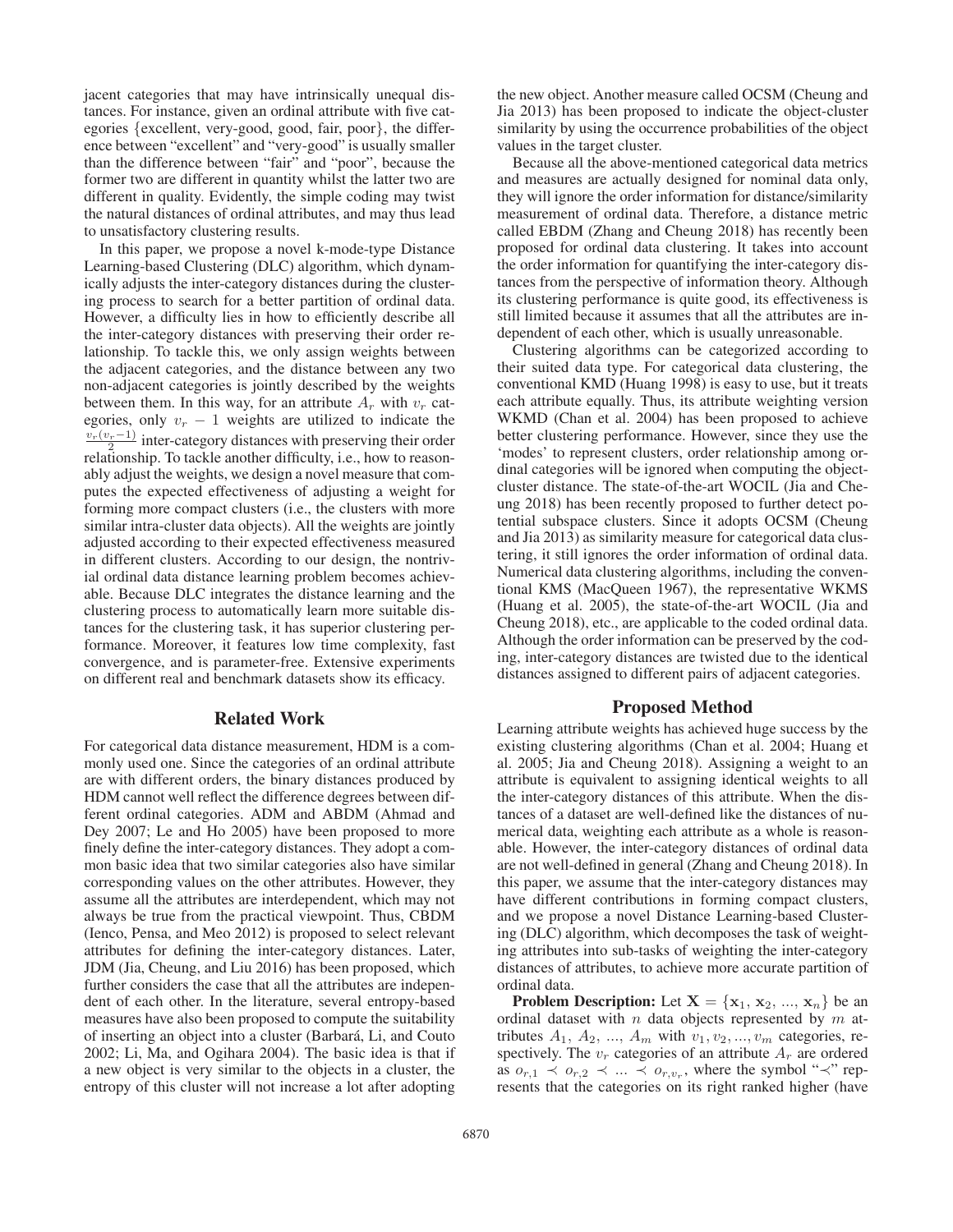

Figure 1: Distances of Attribute  $A_r$  ( $v_r = 5$ ).

larger order values) than the categories on its left. The subscript of a category  $o_{r,s}$  represents that it belongs to the  $r^{th}$ attribute and ranked  $s^{th}$  among the categories of the  $r^{th}$  attribute. The goal of ordinal data clustering is defined as the problem of minimizing the difference among intra-cluster data objects, and the objective function  $Z$  can be written as:

$$
Z(\mathbf{Q}, \mathbf{W}) = \sum_{i=1}^{n} \sum_{j=1}^{k} q_{i,j} D_{\mathbf{w}}(\mathbf{x}_i, \mathbf{C}_j),
$$
 (1)

where **Q** is an  $n \times k$  partition matrix of **X**. Since we assume crisp partition-based clustering, values of **Q** satisfy  $\sum_{j=1}^{k} q_{i,j} = 1$  and  $q_{i,j} \in \{0,1\}$ ,  $i \in \{1, 2, ..., n\}$ .<br>D  $(\mathbf{x}, \mathbf{C})$  denotes the weighted object cluster distance  $D_{\mathbf{w}}(\mathbf{x}_i, \mathbf{C}_j)$  denotes the weighted object-cluster distance between an object  $x_i$  and a cluster  $C_j$ . W contains a set of m vectors  $\{w_1, w_2, ..., w_m\}$ , each of which contains a set of weights describing the inter-category distances of an attribute. We only assign weights between adjacent categories as shown in Figure. 1, and describe the distance between any two categories by adding all the weights between them. In this way, only  $v_r - 1$  weights, i.e.,  $\mathbf{w}_r = \{w_{r,1}, w_{r,2}, ..., w_{r,v_r-1}\}$ , are needed to describe all the  $\frac{v_r(v_r-1)}{2}$  inter-category distances of  $A_r$ . To avoid the collapse of order relationship caused by peoplive weights collapse of order relationship caused by negative weights and ensure meaningful optimization, the weights satisfy  $\sum_{r=1}^{m} \sum_{s=1}^{v_r-1} w_{r,s} = 1$  and  $0 \leq w_{r,s} \leq 1$ . To minimize  $Z$ , we iteratively solve the following two problems:

- $P_1$ : Fix **W**, minimize Z by adjusting **Q**;
- *P*2: Fix **Q**, reduce Z by adjusting **W**.

 $P_1$  is solved by:

$$
q_{i,j} = \begin{cases} 1, & if j = \arg\min_y D_{\mathbf{w}}(\mathbf{x}_i, \mathbf{C}_y) \\ 0, & else, \end{cases}
$$
 (2)

 $i \in \{1, 2, ..., n\}$  and  $y \in \{1, 2, ..., k\}$ . The weighted objectcluster distance  $D_{\mathbf{w}}(\mathbf{x}_i, \mathbf{C}_y)$  is defined as:

$$
D_{\mathbf{w}}(\mathbf{x}_i, \mathbf{C}_y) = \sum_{r=1}^m \sum_{s=1}^{v_r} d_{\mathbf{w}}(\kappa(x_{i,r}), s) \cdot u_{y,r,s}, \quad (3)
$$

where  $\kappa(x_{i,r})$  fetches the order value of  $x_{i,r}$ , for example, if  $x_{i,r} = o_{r,t}$ ,  $\kappa(x_{i,r}) = t$ .  $u_{y,r,s} = \frac{\sigma_{o_{r,s}}(\mathbf{C}_y)}{\sigma(\mathbf{C}_y)}$  is the occurrence probability of  $o_{r,s}$  in  $\mathbf{C}_y$ , where  $\sigma(\mathbf{C}_y^{\checkmark})$  and  $\sigma_{o_{r,s}}(\mathbf{C}_y)$ count the number of objects in **<sup>C</sup>**y, and the number of objects with their  $r^{th}$  values equal to  $o_{r,s}$  in  $\mathbf{C}_v$ , respectively.

 $d_{\mathbf{w}}(\kappa(x_{i,r}), s)$  is the distance between  $x_{i,r}$  and  $o_{r,s}$ , which is defined as:

$$
d_{\mathbf{w}}(\kappa(x_{i,r}),s) = \begin{cases} \sum_{h=\min(\kappa(x_{i,r}),s)}^{\max(\kappa(x_{i,r}),s)-1} w_{r,h} & \text{if } \kappa(x_{i,r}) \neq s \\ 0 & \text{if } \kappa(x_{i,r}) = s. \end{cases} \tag{4}
$$

**Remarks:** The defined distance satisfy  $d_w(s, t) \leq$  $d_{\mathbf{w}}(g, h)$ , if  $\max(g, h) \geq \max(s, t)$ ,  $\min(g, h) \leq \min(s, t)$ ,  $g, s, t, h \in \{1, 2, ..., v_r\}$ . That is,  $d_{\mathbf{w}}(\cdot, \cdot)$  guarantees that the distance between two categories  $o_{r,s}$  and  $o_{r,t}$  is not larger than the distance between another two categories  $o_{r,q}$  and  $o_{r,h}$  that are not ordered between  $o_{r,s}$  and  $o_{r,t}$ , which is consistent with the order relationship among categories.

The weighted object-cluster distance defined in Eq. (3) can finely detect the order differences between  $x_{i,r}$  and the  $r^{th}$  values of the objects in  $C_y$  based on the present **W**. The reasons why we do not use the *object-center distance* (MacQueen 1967), *object-mode distance* (Huang 1998), and *object-cluster similarity* (Cheung and Jia 2013) for solving *P*<sub>1</sub> are discussed below:

- *Object-center distance* is suitable for data with welldefined distances. Computing object-center distances for coded ordinal data will produce incorrect clustering results as we discussed in the Introduction.
- Both *object-mode distance* and *object-cluster similarity* ignore the order relationship among ordinal categories, and may thus produce incorrect clustering results.

By solving  $P_1$ , all the *n* objects are assigned to their closest clusters based on the present **W**, and we obtain new **Q**. Then,  $P_2$  is solved by:

$$
w_{r,s} = \frac{\Phi_r}{\sum_{g=1}^m \Phi_g} \cdot \sum_{j=1}^k \left( \frac{b_{j,r,s}}{\sum_{t=1}^{v_r-1} b_{j,r,t}} \cdot \frac{B_{j,r}}{\sum_{h=1}^k B_{h,r}} \right),
$$
 (5)

 $r \in \{1, 2, ..., m\}$  and  $s \in \{1, 2, ..., v_r - 1\}$ .  $\frac{v_{v-1}}{\sum_{t=1}^{v_r-1} b_{j,r,t}}$ is the new  $w_{r,s}$  computed according to  $\mathbf{C}_j$ ,  $\frac{B_{j,r}}{\sum_{h=1}^k B_{h,r}}$ <br>the contribution of  $\mathbf{C}_j$ , in deciding all the weights in weights the contribution of  $\mathbf{C}_j$  in deciding all the weights in  $\mathbf{w}_r$ , and  $\sum_{\substack{p=1 \ p_i \leq x \\ p_i \in \mathbb{Z}}}\n\text{weights the overall importance of } \mathbf{w}_r.$  According to Eq. (5), all the weights in **W** are updated based on the present **Q**. In the following, we present the definitions of  $b_{j,r,s}, B_{j,r}$ , and  $\Phi_r$ , and discuss their roles in the learning.

If adjusting  $w_{r,s}$  is expected to achieve better reduction on  $Z$ , then  $w_{r,s}$  should be adjusted with a greater strength. Therefore, the core of Eq. (5), i.e.,  $b_{j,r,s}$ , is defined as:

$$
b_{j,r,s} = \frac{1}{v_r(\sum_{t=s+1}^{v_r} \frac{\sigma_{o_{r,t}}(C_j)}{t-s} + \sum_{g=1}^s \frac{\sigma_{o_{r,g}}(C_j)}{s+1-g})},
$$
(6)

where the denominator measures the *expected effectiveness* of shortening the distance between  $o_{r,s}$  and  $o_{r,s+1}$  for reducing Z. More specifically,  $\sum_{t=s+1}^{v_r}$ <br>the *expected effectiveness* of shortenic  $\frac{\sigma_{o_{r,t}}(C_j)}{t-s}$  measures the *expected effectiveness* of shortening  $w_{r,s}$  by moving  $o_{r,s}$  towards the categories with larger order values. Similarly,  $\sum_{g=1}^{s}$  $\frac{\sigma_{o_{r,g}}(C_j)}{s+1-g}$  measures the *expected effectiveness*<br><sup>211</sup> by moving  $\rho_{\text{c}}$  to towards the categories of shortening  $w_{r,s}$  by moving  $o_{r,s+1}$  towards the categories with smaller order values.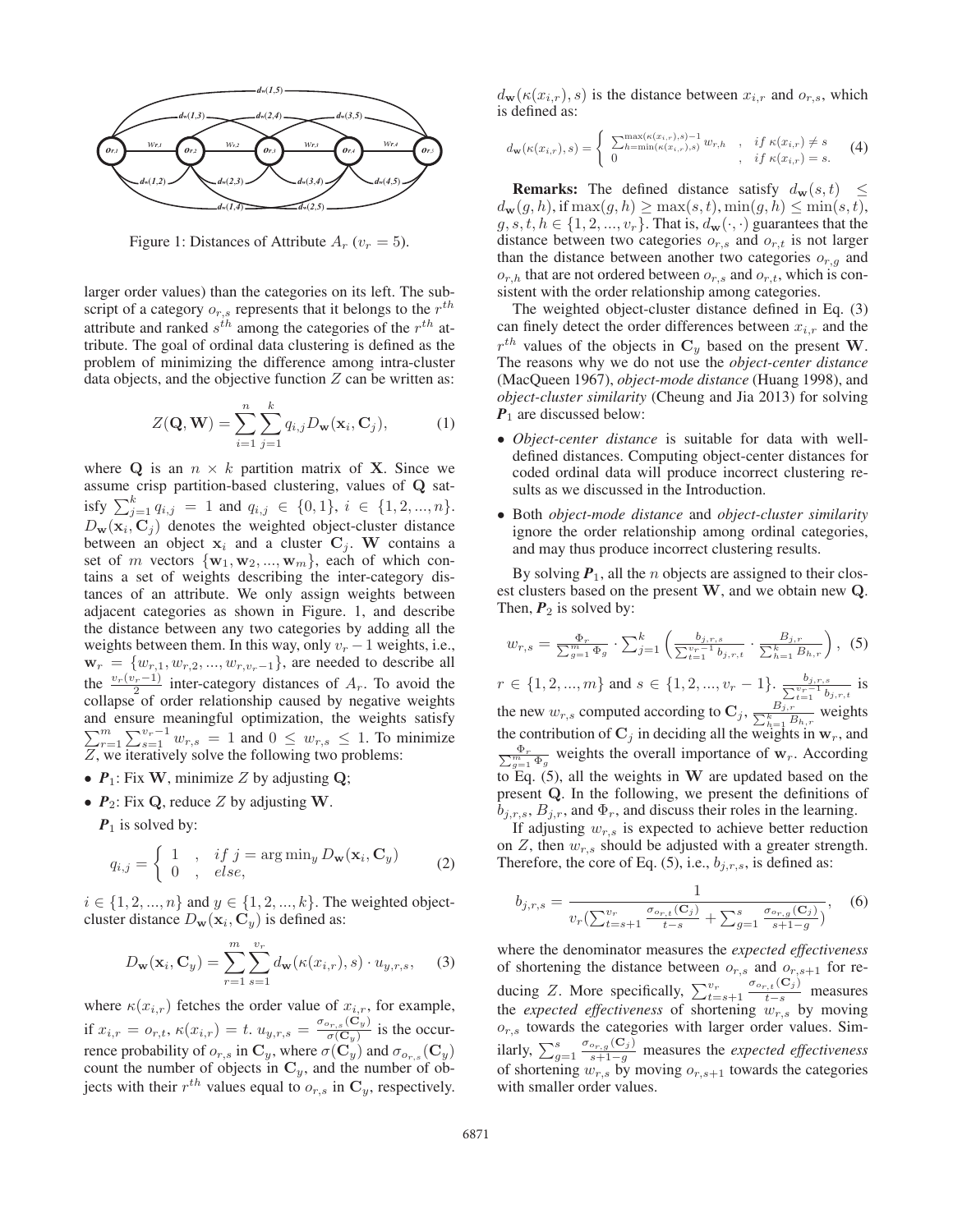**Remarks:** Larger  $\sigma_{o_r,t}(\mathbf{C}_j)$  results in larger  $\sum_{t=s+1}^{v_r}$  $\frac{\sigma_{o_{r,t}}(C_j)}{t-s}$  in Eq. (6). This describes that mov-<br>towards more values in C: is surely expected to ing  $o_{r,s}$  towards more values in  $\mathbf{C}_j$  is surely expected to achieve a better reduction on Z.

**Remarks:** Larger  $\frac{1}{t-s}$  results in larger  $\sum_{t=s+1}^{v_r}$ <br>Eq. (6) This describes that moving q towards  $\frac{\sigma_{o_{r,t}}({\bf C}_j)}{1}$ in Eq. (6). This describes that moving  $o_r$ ,s towards the values<br>with similar order values to  $o_r$  in  $\overline{C}$ , is expected to achieve with similar order values to  $o_{r,s}$  in  $\mathbf{C}_j$  is expected to achieve a better reduction on  $Z$ . In contrast, two objects with dissimilar order values are more likely to be partitioned into different clusters, and shortening the distances between them is not surely expected to achieve a better reduction on Z.

**Remarks:**  $v_r$  in the denominator of Eq. (6) ensures that the distances from attributes with different numbers of categories are fairly updated. Otherwise, for a too large (small)  $v_r$ ,  $w_r$  will be insufficiently (excessively) updated due to the large (small) order differences between categories.

We should shorten the distance between  $o_{r,s}$  and  $o_{r,s+1}$ (i.e., reducing  $w_{r,s}$ ) according to the *expected effectiveness* to reduce Z. Therefore, reciprocal of the *expected effectiveness* is adopted by Eq. (6). To weight the contribution of  $\mathbf{C}_j$ in deciding  $\mathbf{w}_r$ ,  $B_{j,r}$  in Eq. (5) is defined as:

$$
B_{j,r} = \sum_{t=1}^{v_r - 1} \frac{1}{b_{j,r,t}},\tag{7}
$$

which is the cluster level *expected effectiveness* for reducing Z. Specifically, a higher  $B_{j,r}$  indicates that updating  $w_r$  according to  $C_i$  can more effectively reduce Z. To weight the importance of the whole  $w_r$ ,  $\Phi_r$  in Eq. (5) is defined as:

$$
\Phi_r = \sum_{h=1}^k B_{h,r},\tag{8}
$$

which is the total *expected effectiveness* of  $w_r$ . Evidently,  $w_r$  with larger  $\Phi_r$  should be assigned with a greater importance to better reduce Z.  $B_{i,r}$  and  $\Phi_r$  are both defined based on the *expected effectiveness*, and they have the consistent goal for reducing  $Z$  in Eq. (5). Therefore, integrating them in Eq. (5) is reasonable for our learning task. According to Eq.  $(8)$ , we simplify Eq.  $(5)$  to:

$$
w_{r,s} = \frac{\sum_{j=1}^{k} \frac{b_{j,r,s} \cdot B_{j,r}}{\sum_{t=1}^{w_r-1} b_{j,r,t}}}{\sum_{g=1}^{m} \Phi_g}.
$$
(9)

The training process of DLC is shown in Algorithm 1. The most common way for treating ordinal data in clustering analysis is to assign consecutive integers to the ordinal categories according to their order, which is equivalent to assigning identical distance "1" to each pair of adjacent ordinal categories. Our initialization formula  $w_{r,s} = \frac{1}{m(v_r-1)}$ just adopts this common way for the initialization. The denominator  $m(v_r - 1)$  ensures that the sum of the initialized distances is equal to the sum of the learned ones. Fig. 2 shows a typical distance learning process of DLC on an ordinal dataset with four attributes. The black spots represent categories, the link between two black spots represents the distance between two categories, and the vertical axis represents the number of learning epochs. Distance between any

## Algorithm 1 DLC Algorithm

Input: Dataset **X**, number of clusters k.

**Step 1:** Set the timestamp by  $\tau = 0$ ; Initialize each row of **Q**<sup>τ</sup> by randomly setting one element at 1 and the remainders at 0; Initialize  $\mathbf{W}^{\tau}$  by  $w_{r,s} = \frac{1}{m(v_r-1)}, r = \{1, 2, ..., m\},$  $s = \{1, 2, ..., v_r - 1\};$ <br>**Step 2:** Fix  $\mathbf{W}^{\tau}$ , iteratively update  $\mathbf{Q}^{\tau}$  according to Eq. (2)

until all the values of **Q**<sup>τ</sup> remain unchanged. Then we obtain  $\mathbf{Q}^{\tau+1}$ . If  $\mathbf{Q}^{\tau+1} \neq \mathbf{Q}^{\tau}$ , go to **Step 3**; Otherwise, stop and Output **Q**<sup>τ</sup> and **W**<sup>τ</sup> ;

**Step 3:** Fix  $Q^{\tau+1}$ , update  $W^{\tau}$  according to Eq. (9). Then we obtain  $\mathbf{W}^{\tau+1}$ . Set  $\tau = \tau + 1$ , and go to **Step 2**; **Output:**  $\mathbf{Q}^{\tau}$  and  $\mathbf{W}^{\tau}$ .



Figure 2: Typical Distance Learning Process of DLC.

pair of adjacent categories of an attribute is the same before the learning (Epoch 0). In the learning process, the data is partitioned according to the present distances, and then the distances are updated according to the present partition. After the learning in Epoch 1 and 2, the DLC algorithm converges, and the final distances are obtained. In practice, matrices  $\mathbf{F} = \{\mathbf{f}_1, \mathbf{f}_2, ..., \mathbf{f}_k\}$  recording the occurrence frequencies of categories in each cluster, and matrices  $L = \{l_1,$  $\mathbf{l}_2, \ldots, \mathbf{l}_m$  recording the inter-category distances of each attribute, can be maintained to save the computation cost of DLC. **F** and **L** are determined by **Q** and **W**, respectively, and should be updated when **Q** and **W** are updated. By maintaining **F** and **L**, results of Eq. (2) and (9) can be directly read off for saving computation cost.

**Time Complexity:** Time complexity for obtaining  $Q^{\tau+1}$ and updating  $\mathbf{\bar{F}}$  is  $O(InmkV)$ , where I is the number of iterations for updating **Q**, and  $V = max(v_1, v_2, ..., v_m)$  is only adopted to simplify the analysis because the attributes may have different numbers of categories. Time complexity for obtaining  $W^{\tau+1}$  and updating **L** is  $O(mkV^2)$ . Suppose **Step 3** of Algorithm 1 is repeated  $E$  times, the overall time complexity of DLC is  $O(E(InmkV + mkV^2))$ . Since I, E, and V are small constants ( $I \times E \leq 20$  according to our experiments,  $V \ll n$  and  $V^2 < n$  for real datasets), the time complexity of DLC is  $O(nmk)$ , which is the same as that of the simplest clustering algorithms.

**Space Complexity:** During clustering, an  $n \times m$  matrix **X**, an  $n \times k$  matrix **Q**, k matrices  $\mathbf{F} = \{\mathbf{f}_1, \mathbf{f}_2, ..., \mathbf{f}_k\},\$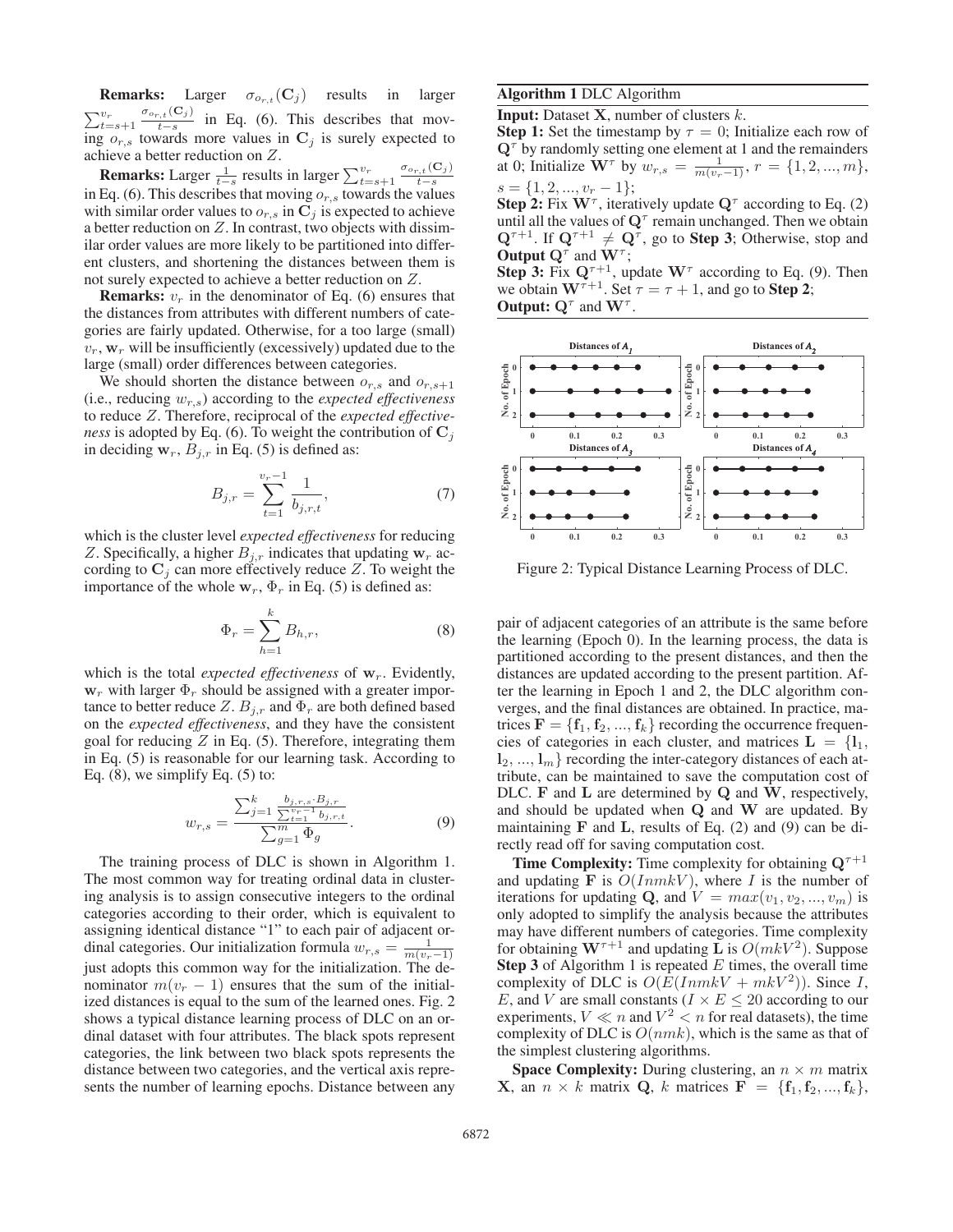each of which with size  $m \times V$ ,  $m$  vectors  $W =$  ${\bf w}_1, {\bf w}_2, ..., {\bf w}_m$ , each of which with size V, and m matrices  $\mathbf{L} = \{\mathbf{l}_1, \mathbf{l}_2, \ldots, \mathbf{l}_m\}$ , each of which with size  $V \times V$ , should be maintained. Since  $V$  is a small constant, the overall space complexity of DLC is  $O(nm + nk + km)$ .

Discussions: Several issues are discussed below:

- Overlapping Clusters: In general, the overlapping region has a relatively low density. According to Eq. (9), DLC will assign larger weights to the low-dense region. Hence, DLC has the ability to distinguish overlapping clusters.
- High Dimensional Data: Since DLC learns weights according to the full-space clusters, reasonableness of the learned weights may be influenced when processing high dimensional data composed of subspace clusters.
- Relation with Subspace Clustering: DLC learns weights by combining the contributions of all the clusters and uses the learned weights to partition the data in its full-space. Therefore, DLC is not a subspace clustering algorithm.

#### **Experiments**

To evaluate the performance of DLC, we compare it with 11 counterparts, including the state-of-the-art, representative, and conventional approaches, on 10 real datasets. Experimental settings are discussed below.

11 Counterparts: KMD-HDM (KMDH), KMD-CBDM (KMDC), KMD-JDM (KMDJ), KMD-EBDM (KMDE), WKMD-HDM (WKMDH), WKMD-CBDM (WKMDC), WKMD-EBDM (WKMDE), and the Categorical version of WOCIL (CWO) are chosen as Type-1 counterparts (i.e., approaches formed by combining clustering algorithms and distance metrics/measures proposed for categorical data). JDM is not combined with WKMD because they both have attribute weighting mechanisms that may conflict with each other during clustering. KMS, WKMS, and Numerical version of WOCIL (NWO) adopting Euclidean distance metric are chosen as Type-2 counterparts (i.e., approaches treat ordinal data as numerical one after coding).

10 Datasets: Statistics of the experimental datasets are shown in Table 1. CS, HR, CE, and NS datasets are collected from the UCI machine learning repository (Dua and Karra Taniskidou 2017). ES, LE, and SW datasets are collected from the Weka website (Witten et al. 2016). PE and AE datasets are collected from questionnaires of Shenzhen University. IS dataset is collected from questionnaires of the Education University of Hong Kong. Since we focus on ordinal data clustering, non-ordinal attributes in AE, CS, HR, CE, and NS datasets are omitted. Before performing clustering using the Type-2 counterparts, datasets are pre-processed by: 1) Coding ordinal categories as consecutive integers according to their ranking, and 2) Normalize the coded data using Z-score normalization.

Three Validity Indices: Clustering Accuracy (CA) (He, Cai, and Niyogi 2006), Adjusted Rand Index (ARI) (Rand 1971; Gates and Ahn 2017), and Normalized Mutual Information (NMI) (Strehl and Ghosh 2002), are chosen for evaluating the clustering performance. Values of CA, ARI, and NMI are in the intervals [0,1], [-1,1], and [0,1], respectively. Larger values of them indicate better performance.

|  |  |  | Table 1: Statistics of the 10 Real Datasets. |  |
|--|--|--|----------------------------------------------|--|
|  |  |  |                                              |  |

| <b>Datasets</b>                  | $#$ Ins. | $#$ Att. | # C<br>`lass                |
|----------------------------------|----------|----------|-----------------------------|
| Photo Evaluation (PE)            | 66       |          |                             |
| <b>Assistant Evaluation (AE)</b> | 72       |          |                             |
| Caesarian Section (CS)           | 80       |          | 2                           |
| Internship Survey (IS)           | 90       |          | $\mathcal{D}_{\mathcal{L}}$ |
| Hayes-Roth (HR)                  | 160      |          | 3                           |
| <b>Employee Selection (ES)</b>   | 488      |          |                             |
| Lecturer Evaluation (LE)         | 1,000    |          |                             |
| Social Works (SW)                | 1,000    | 10       |                             |
| Car Evaluation (CE)              | 1,728    |          |                             |
| Nursery School (NS)              | 12,960   |          |                             |

**Parameter Settings:** The number of clusters  $k$  is set according to the labels of the datasets. For the WKMDand WKMS-based approaches, the parameter  $\beta$  for updating the attribute weights is set at 2 (Chan et al. 2004; Huang et al. 2005). For JDM, the threshold for selecting attributes is calculated according to the suggested formula (Jia, Cheung, and Liu 2016).

**Comparative Results<sup>1</sup>:** We compare DLC with the Type-1 counterparts in Table 2 and Type-2 counterparts in Table 3. All the results are averaged by 10 runs of the experiments. The best and second-best results are indicated by boldface and underline, respectively. Significance test is conducted between the best and the second-best results by Wilcoxon signed rank test with 95% confidence interval, and significant difference is indicated by symbol "•". Performance of CBDM-based approaches is not reported on CE and NS datasets. It is because that the attributes of these two datasets are independent of each other and CBDM fails to measure distances for such datasets. Observations: (1) DLC performs the best or the second best on almost all the datasets, which illustrates the effectiveness of DLC for ordinal data clustering; (2) In comparison with the Type-1 counterparts, DLC achieves significantly better CA, ARI, and NMI performance on 5, 8, and 9 datasets, respectively. (3) In comparison with the Type-2 counterparts, DLC achieves significantly better CA, ARI, and NMI performance on 6, 6, and 5 datasets, respectively.

Effectiveness of the Core Components of DLC: We evaluate the effectiveness of the two core components of DLC, i.e., the defined Object-Cluster Distance (OCD) for solving  $P_1$ , and the proposed Weights Updating (WU) scheme for solving  $P_2$ . Effectiveness of OCD is evaluated by comparing DLC+OCD (i.e., the version of DLC that only performs Step 1-2 in Algorithm 1) with KMDH and KMS that adopt conventional object-mode and object-center distances, respectively. Effectiveness of WU is evaluated by comparing the complete version of DLC with DLC+OCD. Comparison results are shown in Figure 3-5. For simplicity, complete version of DLC and DLC+OCD are denoted as DLC and OCD, respectively. **Observations:** (1) By comparing OCD with KMDH and KMS, it can be found that OCD performs the best on most datasets, which illustrates the ef-

<sup>&</sup>lt;sup>1</sup>More comparative results are available at https://drive.google. com/file/d/1tzYJ3a03hO4QDAQX9IvwyeiQMuetHhzl/view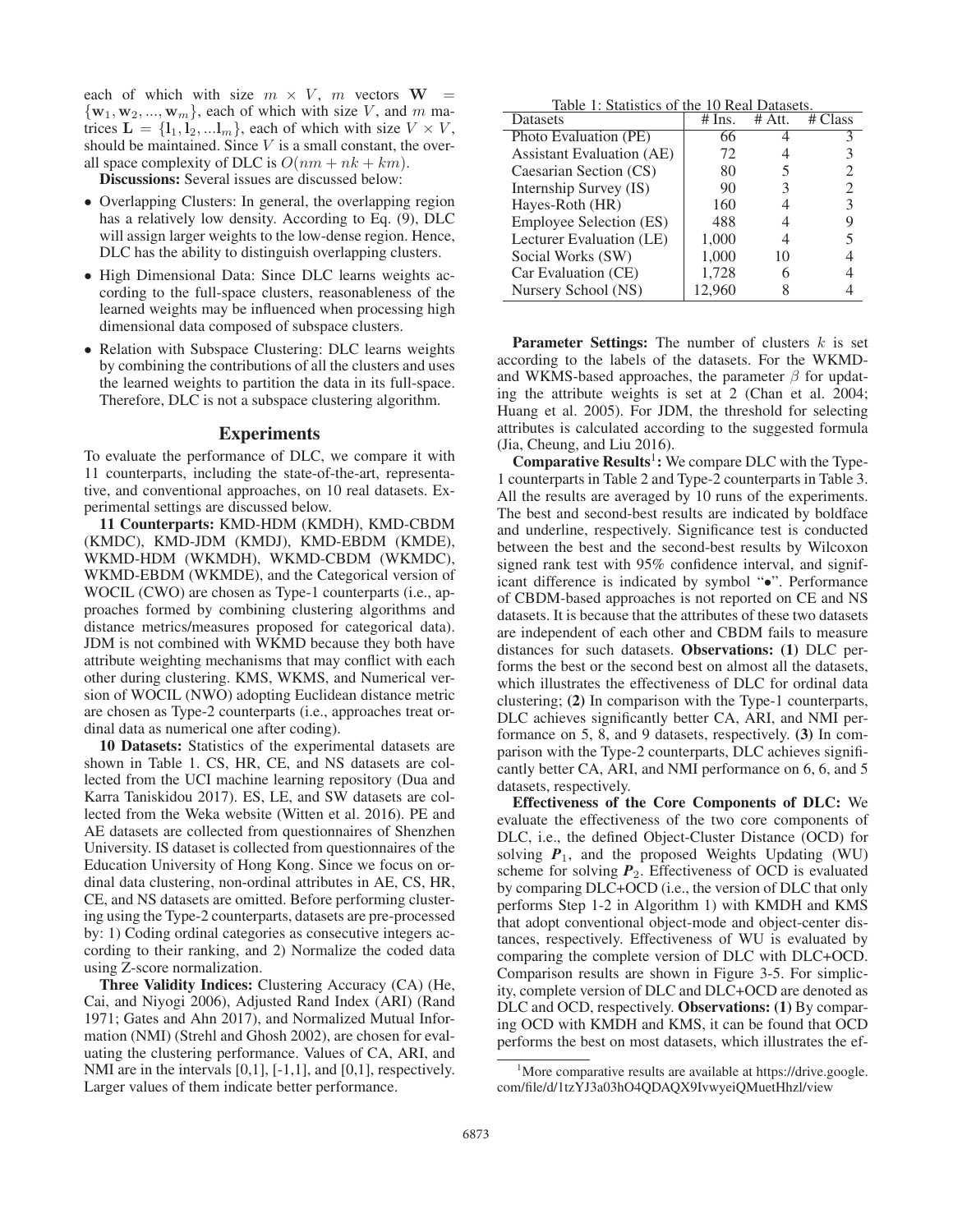Table 2: CA, ARI, and NMI Performance of DLC and Type-1 Counterparts.

| $0.552 \pm 0.08$<br>PE<br>$0.514 \pm 0.07$<br>$0.486 \pm 0.07$<br>$0.626 \pm 0.06$<br>$0.500 \pm 0.09$<br>$0.561 \pm 0.06$<br>$0.567 \pm 0.10$<br>$0.582 \pm 0.09$<br>$0.620 \pm 0.07$<br>AE<br>$0.553 \pm 0.08$<br>$0.676 \pm 0.06$ $\bullet$<br>$0.537 \pm 0.08$<br>$0.557 \pm 0.07$<br>$0.526 \pm 0.04$<br>$0.626 \pm 0.09$<br>$0.551 \pm 0.09$<br>$0.631 \pm 0.10$<br>$0.565 \pm 0.08$<br><b>CS</b><br>$0.612 \pm 0.04$<br>$0.620 \pm 0.05$<br>$0.615 \pm 0.02$<br>$0.630 \pm 0.00$<br>$0.613 \pm 0.05$<br>$0.594 \pm 0.04$<br>$0.613 \pm 0.03$<br>$0.565 \pm 0.02$<br>$0.630 \pm 0.04$<br>IS<br>$0.562 \pm 0.06$<br>$0.534 \pm 0.03$<br>$0.558 \pm 0.02$<br>$0.547 \pm 0.04$<br>$0.514 \pm 0.01$<br>$0.542 \pm 0.04$<br>$0.678 \pm 0.07$ $\bullet$<br>$0.606 \pm 0.06$<br>$0.600 \pm 0.07$<br><b>HR</b><br>$0.414 \pm 0.05$<br>$0.435 \pm 0.03$<br>$0.464 \pm 0.04$<br>$0.504 \pm 0.07$<br>$0.529 \pm 0.01$<br>$0.512 \pm 0.04$<br>$0.502 \pm 0.05$<br>$0.427 \pm 0.02$<br>$0.455 \pm 0.02$<br><b>CA</b><br>ES<br>$0.361 \pm 0.03$<br>$0.406 \pm 0.03$<br>$0.359 \pm 0.04$<br>$0.401 \pm 0.03$<br>$0.394 \pm 0.03$<br>$0.408 \pm 0.03$<br>$0.401 \pm 0.03$<br>$0.420 \pm 0.04$<br>$0.455 \pm 0.03$ $\bullet$<br>$0.341 \pm 0.04$<br>LE<br>$0.345 \pm 0.03$<br>$0.320 \pm 0.03$<br>$0.323 \pm 0.04$<br>$0.361 \pm 0.03$<br>$0.331 \pm 0.04$<br>$0.332 \pm 0.03$<br>$0.367 \pm 0.04$<br>$0.362 \pm 0.02$<br><b>SW</b><br>$0.359 \pm 0.03$<br>$0.384 \pm 0.03$<br>$0.370 \pm 0.03$<br>$0.371 \pm 0.02$<br>$0.379 \pm 0.03$<br>$0.376 \pm 0.02$<br>$0.378 \pm 0.02$<br>$0.385 \pm 0.02$<br>$0.418 \pm 0.01$ $\bullet$<br><b>CE</b><br>$0.418 + 0.05$<br>$0.350 \pm 0.04$<br>$0.388 \pm 0.04$<br>$0.349 \pm 0.04$<br>$0.363 \pm 0.06$<br>$0.334 \pm 0.02$<br>$0.400 \pm 0.06$<br>$\bar{a}$<br><b>NS</b><br>$0.370 \pm 0.05$<br>$0.373 \pm 0.05$<br>$0.378 \pm 0.05$<br>$0.390 \pm 0.09$<br>$0.397 + 0.08$<br>$0.293 \pm 0.03$<br>$0.444 \pm 0.08$ $\bullet$<br>$\equiv$<br><b>KMDH</b><br><b>KMDC</b><br><b>KMDJ</b><br><b>KMDE</b><br>CWO<br>DLC<br><b>WKMDH</b><br><b>WKMDC</b><br><b>WKMDE</b><br>Index<br>Data<br>$0.152 \pm 0.10$<br>$0.253 \pm 0.04$<br>PE<br>$0.096 \pm 0.07$<br>$0.141 \pm 0.08$<br>$0.071 \pm 0.06$<br>$0.240 \pm 0.08$<br>$0.090 \pm 0.08$<br>$0.136 \pm 0.06$<br>$0.148 \pm 0.13$<br>AE<br>$0.127 \pm 0.06$<br>$0.124 \pm 0.03$<br>$0.236 \pm 0.09$<br>$0.129 \pm 0.07$<br>$0.131 \pm 0.08$<br>$0.294 \pm 0.07$ $\bullet$<br>$0.113 \pm 0.09$<br>$0.115 \pm 0.08$<br>$0.247 \pm 0.11$<br><b>CS</b><br>$0.024 \pm 0.04$<br>$-0.002 \pm 0.00$<br>$0.044 \pm 0.03$<br>$0.054 \pm 0.04$<br>$0.061 \pm 0.02$<br>$0.068 \pm 0.00$<br>$0.047 \pm 0.04$<br>$0.040 \pm 0.04$<br>$0.061 \pm 0.03$<br><b>IS</b><br>$0.004 \pm 0.05$<br>$0.004 \pm 0.01$<br>$0.042 \pm 0.05$<br>$0.001 \pm 0.03$<br>$-0.014 \pm 0.00$<br>$0.042 \pm 0.06$<br>$0.125 \pm 0.09$ $\bullet$<br>$-0.004 \pm 0.01$<br>$-0.014 \pm 0.02$<br><b>HR</b><br>$0.017 + 0.03$<br>$0.044 \pm 0.02$<br>$0.035 \pm 0.02$<br>$0.051 \pm 0.02$<br>$0.039 \pm 0.02$<br>$0.068 \pm 0.03$<br>$0.086 \pm 0.00$<br>$0.069 \pm 0.02$<br>$0.106 \pm 0.03$ •<br>ARI<br>ES<br>$0.144 \pm 0.04$<br>$0.216 \pm 0.02$<br>$0.169 \pm 0.02$<br>$0.226 \pm 0.03$<br>$0.189 \pm 0.03$<br>$0.216 \pm 0.02$<br>$0.216 \pm 0.03$<br>$0.176 \pm 0.04$<br>$0.261 \pm 0.03$ $\bullet$<br>LE<br>$0.042 \pm 0.01$<br>$0.035 \pm 0.02$<br>$0.036 \pm 0.02$<br>$0.034 \pm 0.02$<br>$0.047 \pm 0.03$<br>$0.036 \pm 0.02$<br>$0.060 \pm 0.03$<br>$0.067 \pm 0.03$<br>$0.083 \pm 0.01$ $\bullet$<br><b>SW</b><br>$0.038 \pm 0.02$<br>$0.048 \pm 0.01$<br>$0.047 + 0.02$<br>$0.039 \pm 0.02$<br>$0.054 \pm 0.02$<br>$0.050 \pm 0.02$<br>$0.057 \pm 0.02$<br>$0.061 \pm 0.01$<br>$0.098 \pm 0.01$ $\bullet$<br>CE<br>$-0.005 \pm 0.01$<br>$0.040 \pm 0.03$<br>$0.028 \pm 0.03$<br>$0.008 \pm 0.01$<br>$0.023 \pm 0.02$<br>$0.014 \pm 0.00$<br>$0.071 \pm 0.05$ $\bullet$<br>÷.<br><b>NS</b><br>$0.050 \pm 0.03$<br>$0.069 \pm 0.04$<br>$0.066 \pm 0.04$<br>$0.084 \pm 0.10$<br>$0.098 \pm 0.09$<br>$0.003 \pm 0.00$<br>$0.147 \pm 0.07$ $\bullet$<br>$\overline{\phantom{a}}$<br>CWO<br><b>KMDH</b><br><b>KMDC</b><br><b>KMDJ</b><br><b>KMDE</b><br><b>WKMDH</b><br><b>WKMDC</b><br><b>WKMDE</b><br>$\overline{\text{DLC}}$<br>Index<br>Data<br>$0.170 \pm 0.07$<br>$0.099 \pm 0.06$<br>$0.218 \pm 0.12$<br>$0.334 \pm 0.03$ $\bullet$<br>PE<br>$0.126 \pm 0.06$<br>$0.279 \pm 0.08$<br>$0.136 \pm 0.10$<br>$0.170 \pm 0.08$<br>$0.195 \pm 0.13$<br>$0.142 \pm 0.04$<br>$0.327 \pm 0.04$ •<br>AE<br>$0.156 \pm 0.07$<br>$0.150 \pm 0.08$<br>$0.260 \pm 0.09$<br>$0.153 \pm 0.08$<br>$0.141 \pm 0.10$<br>$0.269 \pm 0.09$<br>$0.181 \pm 0.10$<br><b>CS</b><br>$0.076 \pm 0.04$<br>$0.064 \pm 0.03$<br>$0.086 \pm 0.02$<br>$0.074 \pm 0.03$<br>$0.031 \pm 0.04$<br>$0.035 \pm 0.03$<br>$0.009 \pm 0.01$<br>$0.053 \pm 0.04$<br>$0.085 \pm 0.03$<br>IS<br>$0.015 \pm 0.02$<br>$0.008 + 0.01$<br>$0.014 \pm 0.01$<br>$0.039 \pm 0.04$<br>$0.013 \pm 0.01$<br>$0.004 \pm 0.00$<br>$0.041 \pm 0.06$<br>$0.020 \pm 0.01$<br>$0.097 \pm 0.06$ $\bullet$<br>HR<br>$0.041 \pm 0.04$<br>$0.056 \pm 0.03$<br>$0.054 \pm 0.02$<br>$0.055 \pm 0.04$<br>$0.071 \pm 0.02$<br>$0.072 \pm 0.02$<br>$0.135 \pm 0.05$ •<br>$0.066 \pm 0.03$<br>$0.085 \pm 0.00$<br><b>NMI</b><br>ES<br>$0.288 + 0.02$<br>$0.317 \pm 0.03$<br>$0.360 \pm 0.01$<br>$0.299 \pm 0.04$<br>$0.417 \pm 0.02$ $\bullet$<br>$0.276 \pm 0.04$<br>$0.350 \pm 0.02$<br>$0.381 \pm 0.01$<br>$0.370 \pm 0.03$<br>LE<br>$0.064 \pm 0.02$<br>$0.068 \pm 0.02$<br>$0.063 \pm 0.03$<br>$0.061 \pm 0.03$<br>$0.065 \pm 0.03$<br>$0.094 \pm 0.04$<br>$0.070 \pm 0.04$<br>$0.135 \pm 0.02$ •<br>$0.081 \pm 0.04$<br><b>SW</b><br>$0.061 \pm 0.02$<br>$0.077 + 0.02$<br>$0.056 \pm 0.03$<br>$0.077 \pm 0.02$<br>$0.067 \pm 0.02$<br>$0.095 \pm 0.01$<br>$0.074 \pm 0.02$<br>$0.129 \pm 0.01$ $\bullet$<br>$0.081 \pm 0.02$<br>CE<br>$0.020 \pm 0.02$<br>$0.042 \pm 0.02$<br>$0.076 \pm 0.04$<br>$0.069 \pm 0.03$<br>$0.045 \pm 0.03$<br>$0.049 \pm 0.02$<br>$0.149 \pm 0.04$ $\bullet$<br>$\omega$<br>÷,<br><b>NS</b><br>$0.073 \pm 0.04$<br>$0.053 \pm 0.03$<br>$0.074 \pm 0.04$<br>$0.096 \pm 0.17$<br>$0.007 \pm 0.00$<br>$0.182 \pm 0.09$ $\bullet$<br>$\mathcal{L}$<br>$0.116 \pm 0.08$ | Index | Data | <b>KMDH</b> | <b>KMDC</b> | <b>KMDJ</b> | <b>KMDE</b> | <b>WKMDH</b> | Table 2. CA, ANI, and IVIVII Ferrormance of DLC and Type-T Counterparts.<br><b>WKMDC</b> | <b>WKMDE</b> | CWO | <b>DLC</b> |
|----------------------------------------------------------------------------------------------------------------------------------------------------------------------------------------------------------------------------------------------------------------------------------------------------------------------------------------------------------------------------------------------------------------------------------------------------------------------------------------------------------------------------------------------------------------------------------------------------------------------------------------------------------------------------------------------------------------------------------------------------------------------------------------------------------------------------------------------------------------------------------------------------------------------------------------------------------------------------------------------------------------------------------------------------------------------------------------------------------------------------------------------------------------------------------------------------------------------------------------------------------------------------------------------------------------------------------------------------------------------------------------------------------------------------------------------------------------------------------------------------------------------------------------------------------------------------------------------------------------------------------------------------------------------------------------------------------------------------------------------------------------------------------------------------------------------------------------------------------------------------------------------------------------------------------------------------------------------------------------------------------------------------------------------------------------------------------------------------------------------------------------------------------------------------------------------------------------------------------------------------------------------------------------------------------------------------------------------------------------------------------------------------------------------------------------------------------------------------------------------------------------------------------------------------------------------------------------------------------------------------------------------------------------------------------------------------------------------------------------------------------------------------------------------------------------------------------------------------------------------------------------------------------------------------------------------------------------------------------------------------------------------------------------------------------------------------------------------------------------------------------------------------------------------------------------------------------------------------------------------------------------------------------------------------------------------------------------------------------------------------------------------------------------------------------------------------------------------------------------------------------------------------------------------------------------------------------------------------------------------------------------------------------------------------------------------------------------------------------------------------------------------------------------------------------------------------------------------------------------------------------------------------------------------------------------------------------------------------------------------------------------------------------------------------------------------------------------------------------------------------------------------------------------------------------------------------------------------------------------------------------------------------------------------------------------------------------------------------------------------------------------------------------------------------------------------------------------------------------------------------------------------------------------------------------------------------------------------------------------------------------------------------------------------------------------------------------------------------------------------------------------------------------------------------------------------------------------------------------------------------------------------------------------------------------------------------------------------------------------------------------------------------------------------------------------------------------------------------------------------------------------------------------------------------------------------------------------------------------------------------------------------------------------------------------------------------------------------------------------------------------------------------------------------------------------------------------------------------------------------------------------------------------------------------------------------------------------------------------------------------------------------------------------------------------------------------------------------------------------------------------------------------------------------------------------------------------------------------------------------------------------------------------------------------------------------------------------------------------------------------------------------------------------------------------------------------------------------------------------------------------------------------------------------------------------------------------------------------------------------------------------------------------|-------|------|-------------|-------------|-------------|-------------|--------------|------------------------------------------------------------------------------------------|--------------|-----|------------|
|                                                                                                                                                                                                                                                                                                                                                                                                                                                                                                                                                                                                                                                                                                                                                                                                                                                                                                                                                                                                                                                                                                                                                                                                                                                                                                                                                                                                                                                                                                                                                                                                                                                                                                                                                                                                                                                                                                                                                                                                                                                                                                                                                                                                                                                                                                                                                                                                                                                                                                                                                                                                                                                                                                                                                                                                                                                                                                                                                                                                                                                                                                                                                                                                                                                                                                                                                                                                                                                                                                                                                                                                                                                                                                                                                                                                                                                                                                                                                                                                                                                                                                                                                                                                                                                                                                                                                                                                                                                                                                                                                                                                                                                                                                                                                                                                                                                                                                                                                                                                                                                                                                                                                                                                                                                                                                                                                                                                                                                                                                                                                                                                                                                                                                                                                                                                                                                                                                                                                                                                                                                                                                                                                                                                                                                                                  |       |      |             |             |             |             |              |                                                                                          |              |     |            |
|                                                                                                                                                                                                                                                                                                                                                                                                                                                                                                                                                                                                                                                                                                                                                                                                                                                                                                                                                                                                                                                                                                                                                                                                                                                                                                                                                                                                                                                                                                                                                                                                                                                                                                                                                                                                                                                                                                                                                                                                                                                                                                                                                                                                                                                                                                                                                                                                                                                                                                                                                                                                                                                                                                                                                                                                                                                                                                                                                                                                                                                                                                                                                                                                                                                                                                                                                                                                                                                                                                                                                                                                                                                                                                                                                                                                                                                                                                                                                                                                                                                                                                                                                                                                                                                                                                                                                                                                                                                                                                                                                                                                                                                                                                                                                                                                                                                                                                                                                                                                                                                                                                                                                                                                                                                                                                                                                                                                                                                                                                                                                                                                                                                                                                                                                                                                                                                                                                                                                                                                                                                                                                                                                                                                                                                                                  |       |      |             |             |             |             |              |                                                                                          |              |     |            |
|                                                                                                                                                                                                                                                                                                                                                                                                                                                                                                                                                                                                                                                                                                                                                                                                                                                                                                                                                                                                                                                                                                                                                                                                                                                                                                                                                                                                                                                                                                                                                                                                                                                                                                                                                                                                                                                                                                                                                                                                                                                                                                                                                                                                                                                                                                                                                                                                                                                                                                                                                                                                                                                                                                                                                                                                                                                                                                                                                                                                                                                                                                                                                                                                                                                                                                                                                                                                                                                                                                                                                                                                                                                                                                                                                                                                                                                                                                                                                                                                                                                                                                                                                                                                                                                                                                                                                                                                                                                                                                                                                                                                                                                                                                                                                                                                                                                                                                                                                                                                                                                                                                                                                                                                                                                                                                                                                                                                                                                                                                                                                                                                                                                                                                                                                                                                                                                                                                                                                                                                                                                                                                                                                                                                                                                                                  |       |      |             |             |             |             |              |                                                                                          |              |     |            |
|                                                                                                                                                                                                                                                                                                                                                                                                                                                                                                                                                                                                                                                                                                                                                                                                                                                                                                                                                                                                                                                                                                                                                                                                                                                                                                                                                                                                                                                                                                                                                                                                                                                                                                                                                                                                                                                                                                                                                                                                                                                                                                                                                                                                                                                                                                                                                                                                                                                                                                                                                                                                                                                                                                                                                                                                                                                                                                                                                                                                                                                                                                                                                                                                                                                                                                                                                                                                                                                                                                                                                                                                                                                                                                                                                                                                                                                                                                                                                                                                                                                                                                                                                                                                                                                                                                                                                                                                                                                                                                                                                                                                                                                                                                                                                                                                                                                                                                                                                                                                                                                                                                                                                                                                                                                                                                                                                                                                                                                                                                                                                                                                                                                                                                                                                                                                                                                                                                                                                                                                                                                                                                                                                                                                                                                                                  |       |      |             |             |             |             |              |                                                                                          |              |     |            |
|                                                                                                                                                                                                                                                                                                                                                                                                                                                                                                                                                                                                                                                                                                                                                                                                                                                                                                                                                                                                                                                                                                                                                                                                                                                                                                                                                                                                                                                                                                                                                                                                                                                                                                                                                                                                                                                                                                                                                                                                                                                                                                                                                                                                                                                                                                                                                                                                                                                                                                                                                                                                                                                                                                                                                                                                                                                                                                                                                                                                                                                                                                                                                                                                                                                                                                                                                                                                                                                                                                                                                                                                                                                                                                                                                                                                                                                                                                                                                                                                                                                                                                                                                                                                                                                                                                                                                                                                                                                                                                                                                                                                                                                                                                                                                                                                                                                                                                                                                                                                                                                                                                                                                                                                                                                                                                                                                                                                                                                                                                                                                                                                                                                                                                                                                                                                                                                                                                                                                                                                                                                                                                                                                                                                                                                                                  |       |      |             |             |             |             |              |                                                                                          |              |     |            |
|                                                                                                                                                                                                                                                                                                                                                                                                                                                                                                                                                                                                                                                                                                                                                                                                                                                                                                                                                                                                                                                                                                                                                                                                                                                                                                                                                                                                                                                                                                                                                                                                                                                                                                                                                                                                                                                                                                                                                                                                                                                                                                                                                                                                                                                                                                                                                                                                                                                                                                                                                                                                                                                                                                                                                                                                                                                                                                                                                                                                                                                                                                                                                                                                                                                                                                                                                                                                                                                                                                                                                                                                                                                                                                                                                                                                                                                                                                                                                                                                                                                                                                                                                                                                                                                                                                                                                                                                                                                                                                                                                                                                                                                                                                                                                                                                                                                                                                                                                                                                                                                                                                                                                                                                                                                                                                                                                                                                                                                                                                                                                                                                                                                                                                                                                                                                                                                                                                                                                                                                                                                                                                                                                                                                                                                                                  |       |      |             |             |             |             |              |                                                                                          |              |     |            |
|                                                                                                                                                                                                                                                                                                                                                                                                                                                                                                                                                                                                                                                                                                                                                                                                                                                                                                                                                                                                                                                                                                                                                                                                                                                                                                                                                                                                                                                                                                                                                                                                                                                                                                                                                                                                                                                                                                                                                                                                                                                                                                                                                                                                                                                                                                                                                                                                                                                                                                                                                                                                                                                                                                                                                                                                                                                                                                                                                                                                                                                                                                                                                                                                                                                                                                                                                                                                                                                                                                                                                                                                                                                                                                                                                                                                                                                                                                                                                                                                                                                                                                                                                                                                                                                                                                                                                                                                                                                                                                                                                                                                                                                                                                                                                                                                                                                                                                                                                                                                                                                                                                                                                                                                                                                                                                                                                                                                                                                                                                                                                                                                                                                                                                                                                                                                                                                                                                                                                                                                                                                                                                                                                                                                                                                                                  |       |      |             |             |             |             |              |                                                                                          |              |     |            |
|                                                                                                                                                                                                                                                                                                                                                                                                                                                                                                                                                                                                                                                                                                                                                                                                                                                                                                                                                                                                                                                                                                                                                                                                                                                                                                                                                                                                                                                                                                                                                                                                                                                                                                                                                                                                                                                                                                                                                                                                                                                                                                                                                                                                                                                                                                                                                                                                                                                                                                                                                                                                                                                                                                                                                                                                                                                                                                                                                                                                                                                                                                                                                                                                                                                                                                                                                                                                                                                                                                                                                                                                                                                                                                                                                                                                                                                                                                                                                                                                                                                                                                                                                                                                                                                                                                                                                                                                                                                                                                                                                                                                                                                                                                                                                                                                                                                                                                                                                                                                                                                                                                                                                                                                                                                                                                                                                                                                                                                                                                                                                                                                                                                                                                                                                                                                                                                                                                                                                                                                                                                                                                                                                                                                                                                                                  |       |      |             |             |             |             |              |                                                                                          |              |     |            |
|                                                                                                                                                                                                                                                                                                                                                                                                                                                                                                                                                                                                                                                                                                                                                                                                                                                                                                                                                                                                                                                                                                                                                                                                                                                                                                                                                                                                                                                                                                                                                                                                                                                                                                                                                                                                                                                                                                                                                                                                                                                                                                                                                                                                                                                                                                                                                                                                                                                                                                                                                                                                                                                                                                                                                                                                                                                                                                                                                                                                                                                                                                                                                                                                                                                                                                                                                                                                                                                                                                                                                                                                                                                                                                                                                                                                                                                                                                                                                                                                                                                                                                                                                                                                                                                                                                                                                                                                                                                                                                                                                                                                                                                                                                                                                                                                                                                                                                                                                                                                                                                                                                                                                                                                                                                                                                                                                                                                                                                                                                                                                                                                                                                                                                                                                                                                                                                                                                                                                                                                                                                                                                                                                                                                                                                                                  |       |      |             |             |             |             |              |                                                                                          |              |     |            |
|                                                                                                                                                                                                                                                                                                                                                                                                                                                                                                                                                                                                                                                                                                                                                                                                                                                                                                                                                                                                                                                                                                                                                                                                                                                                                                                                                                                                                                                                                                                                                                                                                                                                                                                                                                                                                                                                                                                                                                                                                                                                                                                                                                                                                                                                                                                                                                                                                                                                                                                                                                                                                                                                                                                                                                                                                                                                                                                                                                                                                                                                                                                                                                                                                                                                                                                                                                                                                                                                                                                                                                                                                                                                                                                                                                                                                                                                                                                                                                                                                                                                                                                                                                                                                                                                                                                                                                                                                                                                                                                                                                                                                                                                                                                                                                                                                                                                                                                                                                                                                                                                                                                                                                                                                                                                                                                                                                                                                                                                                                                                                                                                                                                                                                                                                                                                                                                                                                                                                                                                                                                                                                                                                                                                                                                                                  |       |      |             |             |             |             |              |                                                                                          |              |     |            |
|                                                                                                                                                                                                                                                                                                                                                                                                                                                                                                                                                                                                                                                                                                                                                                                                                                                                                                                                                                                                                                                                                                                                                                                                                                                                                                                                                                                                                                                                                                                                                                                                                                                                                                                                                                                                                                                                                                                                                                                                                                                                                                                                                                                                                                                                                                                                                                                                                                                                                                                                                                                                                                                                                                                                                                                                                                                                                                                                                                                                                                                                                                                                                                                                                                                                                                                                                                                                                                                                                                                                                                                                                                                                                                                                                                                                                                                                                                                                                                                                                                                                                                                                                                                                                                                                                                                                                                                                                                                                                                                                                                                                                                                                                                                                                                                                                                                                                                                                                                                                                                                                                                                                                                                                                                                                                                                                                                                                                                                                                                                                                                                                                                                                                                                                                                                                                                                                                                                                                                                                                                                                                                                                                                                                                                                                                  |       |      |             |             |             |             |              |                                                                                          |              |     |            |
|                                                                                                                                                                                                                                                                                                                                                                                                                                                                                                                                                                                                                                                                                                                                                                                                                                                                                                                                                                                                                                                                                                                                                                                                                                                                                                                                                                                                                                                                                                                                                                                                                                                                                                                                                                                                                                                                                                                                                                                                                                                                                                                                                                                                                                                                                                                                                                                                                                                                                                                                                                                                                                                                                                                                                                                                                                                                                                                                                                                                                                                                                                                                                                                                                                                                                                                                                                                                                                                                                                                                                                                                                                                                                                                                                                                                                                                                                                                                                                                                                                                                                                                                                                                                                                                                                                                                                                                                                                                                                                                                                                                                                                                                                                                                                                                                                                                                                                                                                                                                                                                                                                                                                                                                                                                                                                                                                                                                                                                                                                                                                                                                                                                                                                                                                                                                                                                                                                                                                                                                                                                                                                                                                                                                                                                                                  |       |      |             |             |             |             |              |                                                                                          |              |     |            |
|                                                                                                                                                                                                                                                                                                                                                                                                                                                                                                                                                                                                                                                                                                                                                                                                                                                                                                                                                                                                                                                                                                                                                                                                                                                                                                                                                                                                                                                                                                                                                                                                                                                                                                                                                                                                                                                                                                                                                                                                                                                                                                                                                                                                                                                                                                                                                                                                                                                                                                                                                                                                                                                                                                                                                                                                                                                                                                                                                                                                                                                                                                                                                                                                                                                                                                                                                                                                                                                                                                                                                                                                                                                                                                                                                                                                                                                                                                                                                                                                                                                                                                                                                                                                                                                                                                                                                                                                                                                                                                                                                                                                                                                                                                                                                                                                                                                                                                                                                                                                                                                                                                                                                                                                                                                                                                                                                                                                                                                                                                                                                                                                                                                                                                                                                                                                                                                                                                                                                                                                                                                                                                                                                                                                                                                                                  |       |      |             |             |             |             |              |                                                                                          |              |     |            |
|                                                                                                                                                                                                                                                                                                                                                                                                                                                                                                                                                                                                                                                                                                                                                                                                                                                                                                                                                                                                                                                                                                                                                                                                                                                                                                                                                                                                                                                                                                                                                                                                                                                                                                                                                                                                                                                                                                                                                                                                                                                                                                                                                                                                                                                                                                                                                                                                                                                                                                                                                                                                                                                                                                                                                                                                                                                                                                                                                                                                                                                                                                                                                                                                                                                                                                                                                                                                                                                                                                                                                                                                                                                                                                                                                                                                                                                                                                                                                                                                                                                                                                                                                                                                                                                                                                                                                                                                                                                                                                                                                                                                                                                                                                                                                                                                                                                                                                                                                                                                                                                                                                                                                                                                                                                                                                                                                                                                                                                                                                                                                                                                                                                                                                                                                                                                                                                                                                                                                                                                                                                                                                                                                                                                                                                                                  |       |      |             |             |             |             |              |                                                                                          |              |     |            |
|                                                                                                                                                                                                                                                                                                                                                                                                                                                                                                                                                                                                                                                                                                                                                                                                                                                                                                                                                                                                                                                                                                                                                                                                                                                                                                                                                                                                                                                                                                                                                                                                                                                                                                                                                                                                                                                                                                                                                                                                                                                                                                                                                                                                                                                                                                                                                                                                                                                                                                                                                                                                                                                                                                                                                                                                                                                                                                                                                                                                                                                                                                                                                                                                                                                                                                                                                                                                                                                                                                                                                                                                                                                                                                                                                                                                                                                                                                                                                                                                                                                                                                                                                                                                                                                                                                                                                                                                                                                                                                                                                                                                                                                                                                                                                                                                                                                                                                                                                                                                                                                                                                                                                                                                                                                                                                                                                                                                                                                                                                                                                                                                                                                                                                                                                                                                                                                                                                                                                                                                                                                                                                                                                                                                                                                                                  |       |      |             |             |             |             |              |                                                                                          |              |     |            |
|                                                                                                                                                                                                                                                                                                                                                                                                                                                                                                                                                                                                                                                                                                                                                                                                                                                                                                                                                                                                                                                                                                                                                                                                                                                                                                                                                                                                                                                                                                                                                                                                                                                                                                                                                                                                                                                                                                                                                                                                                                                                                                                                                                                                                                                                                                                                                                                                                                                                                                                                                                                                                                                                                                                                                                                                                                                                                                                                                                                                                                                                                                                                                                                                                                                                                                                                                                                                                                                                                                                                                                                                                                                                                                                                                                                                                                                                                                                                                                                                                                                                                                                                                                                                                                                                                                                                                                                                                                                                                                                                                                                                                                                                                                                                                                                                                                                                                                                                                                                                                                                                                                                                                                                                                                                                                                                                                                                                                                                                                                                                                                                                                                                                                                                                                                                                                                                                                                                                                                                                                                                                                                                                                                                                                                                                                  |       |      |             |             |             |             |              |                                                                                          |              |     |            |
|                                                                                                                                                                                                                                                                                                                                                                                                                                                                                                                                                                                                                                                                                                                                                                                                                                                                                                                                                                                                                                                                                                                                                                                                                                                                                                                                                                                                                                                                                                                                                                                                                                                                                                                                                                                                                                                                                                                                                                                                                                                                                                                                                                                                                                                                                                                                                                                                                                                                                                                                                                                                                                                                                                                                                                                                                                                                                                                                                                                                                                                                                                                                                                                                                                                                                                                                                                                                                                                                                                                                                                                                                                                                                                                                                                                                                                                                                                                                                                                                                                                                                                                                                                                                                                                                                                                                                                                                                                                                                                                                                                                                                                                                                                                                                                                                                                                                                                                                                                                                                                                                                                                                                                                                                                                                                                                                                                                                                                                                                                                                                                                                                                                                                                                                                                                                                                                                                                                                                                                                                                                                                                                                                                                                                                                                                  |       |      |             |             |             |             |              |                                                                                          |              |     |            |
|                                                                                                                                                                                                                                                                                                                                                                                                                                                                                                                                                                                                                                                                                                                                                                                                                                                                                                                                                                                                                                                                                                                                                                                                                                                                                                                                                                                                                                                                                                                                                                                                                                                                                                                                                                                                                                                                                                                                                                                                                                                                                                                                                                                                                                                                                                                                                                                                                                                                                                                                                                                                                                                                                                                                                                                                                                                                                                                                                                                                                                                                                                                                                                                                                                                                                                                                                                                                                                                                                                                                                                                                                                                                                                                                                                                                                                                                                                                                                                                                                                                                                                                                                                                                                                                                                                                                                                                                                                                                                                                                                                                                                                                                                                                                                                                                                                                                                                                                                                                                                                                                                                                                                                                                                                                                                                                                                                                                                                                                                                                                                                                                                                                                                                                                                                                                                                                                                                                                                                                                                                                                                                                                                                                                                                                                                  |       |      |             |             |             |             |              |                                                                                          |              |     |            |
|                                                                                                                                                                                                                                                                                                                                                                                                                                                                                                                                                                                                                                                                                                                                                                                                                                                                                                                                                                                                                                                                                                                                                                                                                                                                                                                                                                                                                                                                                                                                                                                                                                                                                                                                                                                                                                                                                                                                                                                                                                                                                                                                                                                                                                                                                                                                                                                                                                                                                                                                                                                                                                                                                                                                                                                                                                                                                                                                                                                                                                                                                                                                                                                                                                                                                                                                                                                                                                                                                                                                                                                                                                                                                                                                                                                                                                                                                                                                                                                                                                                                                                                                                                                                                                                                                                                                                                                                                                                                                                                                                                                                                                                                                                                                                                                                                                                                                                                                                                                                                                                                                                                                                                                                                                                                                                                                                                                                                                                                                                                                                                                                                                                                                                                                                                                                                                                                                                                                                                                                                                                                                                                                                                                                                                                                                  |       |      |             |             |             |             |              |                                                                                          |              |     |            |
|                                                                                                                                                                                                                                                                                                                                                                                                                                                                                                                                                                                                                                                                                                                                                                                                                                                                                                                                                                                                                                                                                                                                                                                                                                                                                                                                                                                                                                                                                                                                                                                                                                                                                                                                                                                                                                                                                                                                                                                                                                                                                                                                                                                                                                                                                                                                                                                                                                                                                                                                                                                                                                                                                                                                                                                                                                                                                                                                                                                                                                                                                                                                                                                                                                                                                                                                                                                                                                                                                                                                                                                                                                                                                                                                                                                                                                                                                                                                                                                                                                                                                                                                                                                                                                                                                                                                                                                                                                                                                                                                                                                                                                                                                                                                                                                                                                                                                                                                                                                                                                                                                                                                                                                                                                                                                                                                                                                                                                                                                                                                                                                                                                                                                                                                                                                                                                                                                                                                                                                                                                                                                                                                                                                                                                                                                  |       |      |             |             |             |             |              |                                                                                          |              |     |            |
|                                                                                                                                                                                                                                                                                                                                                                                                                                                                                                                                                                                                                                                                                                                                                                                                                                                                                                                                                                                                                                                                                                                                                                                                                                                                                                                                                                                                                                                                                                                                                                                                                                                                                                                                                                                                                                                                                                                                                                                                                                                                                                                                                                                                                                                                                                                                                                                                                                                                                                                                                                                                                                                                                                                                                                                                                                                                                                                                                                                                                                                                                                                                                                                                                                                                                                                                                                                                                                                                                                                                                                                                                                                                                                                                                                                                                                                                                                                                                                                                                                                                                                                                                                                                                                                                                                                                                                                                                                                                                                                                                                                                                                                                                                                                                                                                                                                                                                                                                                                                                                                                                                                                                                                                                                                                                                                                                                                                                                                                                                                                                                                                                                                                                                                                                                                                                                                                                                                                                                                                                                                                                                                                                                                                                                                                                  |       |      |             |             |             |             |              |                                                                                          |              |     |            |
|                                                                                                                                                                                                                                                                                                                                                                                                                                                                                                                                                                                                                                                                                                                                                                                                                                                                                                                                                                                                                                                                                                                                                                                                                                                                                                                                                                                                                                                                                                                                                                                                                                                                                                                                                                                                                                                                                                                                                                                                                                                                                                                                                                                                                                                                                                                                                                                                                                                                                                                                                                                                                                                                                                                                                                                                                                                                                                                                                                                                                                                                                                                                                                                                                                                                                                                                                                                                                                                                                                                                                                                                                                                                                                                                                                                                                                                                                                                                                                                                                                                                                                                                                                                                                                                                                                                                                                                                                                                                                                                                                                                                                                                                                                                                                                                                                                                                                                                                                                                                                                                                                                                                                                                                                                                                                                                                                                                                                                                                                                                                                                                                                                                                                                                                                                                                                                                                                                                                                                                                                                                                                                                                                                                                                                                                                  |       |      |             |             |             |             |              |                                                                                          |              |     |            |
|                                                                                                                                                                                                                                                                                                                                                                                                                                                                                                                                                                                                                                                                                                                                                                                                                                                                                                                                                                                                                                                                                                                                                                                                                                                                                                                                                                                                                                                                                                                                                                                                                                                                                                                                                                                                                                                                                                                                                                                                                                                                                                                                                                                                                                                                                                                                                                                                                                                                                                                                                                                                                                                                                                                                                                                                                                                                                                                                                                                                                                                                                                                                                                                                                                                                                                                                                                                                                                                                                                                                                                                                                                                                                                                                                                                                                                                                                                                                                                                                                                                                                                                                                                                                                                                                                                                                                                                                                                                                                                                                                                                                                                                                                                                                                                                                                                                                                                                                                                                                                                                                                                                                                                                                                                                                                                                                                                                                                                                                                                                                                                                                                                                                                                                                                                                                                                                                                                                                                                                                                                                                                                                                                                                                                                                                                  |       |      |             |             |             |             |              |                                                                                          |              |     |            |
|                                                                                                                                                                                                                                                                                                                                                                                                                                                                                                                                                                                                                                                                                                                                                                                                                                                                                                                                                                                                                                                                                                                                                                                                                                                                                                                                                                                                                                                                                                                                                                                                                                                                                                                                                                                                                                                                                                                                                                                                                                                                                                                                                                                                                                                                                                                                                                                                                                                                                                                                                                                                                                                                                                                                                                                                                                                                                                                                                                                                                                                                                                                                                                                                                                                                                                                                                                                                                                                                                                                                                                                                                                                                                                                                                                                                                                                                                                                                                                                                                                                                                                                                                                                                                                                                                                                                                                                                                                                                                                                                                                                                                                                                                                                                                                                                                                                                                                                                                                                                                                                                                                                                                                                                                                                                                                                                                                                                                                                                                                                                                                                                                                                                                                                                                                                                                                                                                                                                                                                                                                                                                                                                                                                                                                                                                  |       |      |             |             |             |             |              |                                                                                          |              |     |            |
|                                                                                                                                                                                                                                                                                                                                                                                                                                                                                                                                                                                                                                                                                                                                                                                                                                                                                                                                                                                                                                                                                                                                                                                                                                                                                                                                                                                                                                                                                                                                                                                                                                                                                                                                                                                                                                                                                                                                                                                                                                                                                                                                                                                                                                                                                                                                                                                                                                                                                                                                                                                                                                                                                                                                                                                                                                                                                                                                                                                                                                                                                                                                                                                                                                                                                                                                                                                                                                                                                                                                                                                                                                                                                                                                                                                                                                                                                                                                                                                                                                                                                                                                                                                                                                                                                                                                                                                                                                                                                                                                                                                                                                                                                                                                                                                                                                                                                                                                                                                                                                                                                                                                                                                                                                                                                                                                                                                                                                                                                                                                                                                                                                                                                                                                                                                                                                                                                                                                                                                                                                                                                                                                                                                                                                                                                  |       |      |             |             |             |             |              |                                                                                          |              |     |            |
|                                                                                                                                                                                                                                                                                                                                                                                                                                                                                                                                                                                                                                                                                                                                                                                                                                                                                                                                                                                                                                                                                                                                                                                                                                                                                                                                                                                                                                                                                                                                                                                                                                                                                                                                                                                                                                                                                                                                                                                                                                                                                                                                                                                                                                                                                                                                                                                                                                                                                                                                                                                                                                                                                                                                                                                                                                                                                                                                                                                                                                                                                                                                                                                                                                                                                                                                                                                                                                                                                                                                                                                                                                                                                                                                                                                                                                                                                                                                                                                                                                                                                                                                                                                                                                                                                                                                                                                                                                                                                                                                                                                                                                                                                                                                                                                                                                                                                                                                                                                                                                                                                                                                                                                                                                                                                                                                                                                                                                                                                                                                                                                                                                                                                                                                                                                                                                                                                                                                                                                                                                                                                                                                                                                                                                                                                  |       |      |             |             |             |             |              |                                                                                          |              |     |            |
|                                                                                                                                                                                                                                                                                                                                                                                                                                                                                                                                                                                                                                                                                                                                                                                                                                                                                                                                                                                                                                                                                                                                                                                                                                                                                                                                                                                                                                                                                                                                                                                                                                                                                                                                                                                                                                                                                                                                                                                                                                                                                                                                                                                                                                                                                                                                                                                                                                                                                                                                                                                                                                                                                                                                                                                                                                                                                                                                                                                                                                                                                                                                                                                                                                                                                                                                                                                                                                                                                                                                                                                                                                                                                                                                                                                                                                                                                                                                                                                                                                                                                                                                                                                                                                                                                                                                                                                                                                                                                                                                                                                                                                                                                                                                                                                                                                                                                                                                                                                                                                                                                                                                                                                                                                                                                                                                                                                                                                                                                                                                                                                                                                                                                                                                                                                                                                                                                                                                                                                                                                                                                                                                                                                                                                                                                  |       |      |             |             |             |             |              |                                                                                          |              |     |            |
|                                                                                                                                                                                                                                                                                                                                                                                                                                                                                                                                                                                                                                                                                                                                                                                                                                                                                                                                                                                                                                                                                                                                                                                                                                                                                                                                                                                                                                                                                                                                                                                                                                                                                                                                                                                                                                                                                                                                                                                                                                                                                                                                                                                                                                                                                                                                                                                                                                                                                                                                                                                                                                                                                                                                                                                                                                                                                                                                                                                                                                                                                                                                                                                                                                                                                                                                                                                                                                                                                                                                                                                                                                                                                                                                                                                                                                                                                                                                                                                                                                                                                                                                                                                                                                                                                                                                                                                                                                                                                                                                                                                                                                                                                                                                                                                                                                                                                                                                                                                                                                                                                                                                                                                                                                                                                                                                                                                                                                                                                                                                                                                                                                                                                                                                                                                                                                                                                                                                                                                                                                                                                                                                                                                                                                                                                  |       |      |             |             |             |             |              |                                                                                          |              |     |            |
|                                                                                                                                                                                                                                                                                                                                                                                                                                                                                                                                                                                                                                                                                                                                                                                                                                                                                                                                                                                                                                                                                                                                                                                                                                                                                                                                                                                                                                                                                                                                                                                                                                                                                                                                                                                                                                                                                                                                                                                                                                                                                                                                                                                                                                                                                                                                                                                                                                                                                                                                                                                                                                                                                                                                                                                                                                                                                                                                                                                                                                                                                                                                                                                                                                                                                                                                                                                                                                                                                                                                                                                                                                                                                                                                                                                                                                                                                                                                                                                                                                                                                                                                                                                                                                                                                                                                                                                                                                                                                                                                                                                                                                                                                                                                                                                                                                                                                                                                                                                                                                                                                                                                                                                                                                                                                                                                                                                                                                                                                                                                                                                                                                                                                                                                                                                                                                                                                                                                                                                                                                                                                                                                                                                                                                                                                  |       |      |             |             |             |             |              |                                                                                          |              |     |            |
|                                                                                                                                                                                                                                                                                                                                                                                                                                                                                                                                                                                                                                                                                                                                                                                                                                                                                                                                                                                                                                                                                                                                                                                                                                                                                                                                                                                                                                                                                                                                                                                                                                                                                                                                                                                                                                                                                                                                                                                                                                                                                                                                                                                                                                                                                                                                                                                                                                                                                                                                                                                                                                                                                                                                                                                                                                                                                                                                                                                                                                                                                                                                                                                                                                                                                                                                                                                                                                                                                                                                                                                                                                                                                                                                                                                                                                                                                                                                                                                                                                                                                                                                                                                                                                                                                                                                                                                                                                                                                                                                                                                                                                                                                                                                                                                                                                                                                                                                                                                                                                                                                                                                                                                                                                                                                                                                                                                                                                                                                                                                                                                                                                                                                                                                                                                                                                                                                                                                                                                                                                                                                                                                                                                                                                                                                  |       |      |             |             |             |             |              |                                                                                          |              |     |            |
|                                                                                                                                                                                                                                                                                                                                                                                                                                                                                                                                                                                                                                                                                                                                                                                                                                                                                                                                                                                                                                                                                                                                                                                                                                                                                                                                                                                                                                                                                                                                                                                                                                                                                                                                                                                                                                                                                                                                                                                                                                                                                                                                                                                                                                                                                                                                                                                                                                                                                                                                                                                                                                                                                                                                                                                                                                                                                                                                                                                                                                                                                                                                                                                                                                                                                                                                                                                                                                                                                                                                                                                                                                                                                                                                                                                                                                                                                                                                                                                                                                                                                                                                                                                                                                                                                                                                                                                                                                                                                                                                                                                                                                                                                                                                                                                                                                                                                                                                                                                                                                                                                                                                                                                                                                                                                                                                                                                                                                                                                                                                                                                                                                                                                                                                                                                                                                                                                                                                                                                                                                                                                                                                                                                                                                                                                  |       |      |             |             |             |             |              |                                                                                          |              |     |            |
|                                                                                                                                                                                                                                                                                                                                                                                                                                                                                                                                                                                                                                                                                                                                                                                                                                                                                                                                                                                                                                                                                                                                                                                                                                                                                                                                                                                                                                                                                                                                                                                                                                                                                                                                                                                                                                                                                                                                                                                                                                                                                                                                                                                                                                                                                                                                                                                                                                                                                                                                                                                                                                                                                                                                                                                                                                                                                                                                                                                                                                                                                                                                                                                                                                                                                                                                                                                                                                                                                                                                                                                                                                                                                                                                                                                                                                                                                                                                                                                                                                                                                                                                                                                                                                                                                                                                                                                                                                                                                                                                                                                                                                                                                                                                                                                                                                                                                                                                                                                                                                                                                                                                                                                                                                                                                                                                                                                                                                                                                                                                                                                                                                                                                                                                                                                                                                                                                                                                                                                                                                                                                                                                                                                                                                                                                  |       |      |             |             |             |             |              |                                                                                          |              |     |            |
|                                                                                                                                                                                                                                                                                                                                                                                                                                                                                                                                                                                                                                                                                                                                                                                                                                                                                                                                                                                                                                                                                                                                                                                                                                                                                                                                                                                                                                                                                                                                                                                                                                                                                                                                                                                                                                                                                                                                                                                                                                                                                                                                                                                                                                                                                                                                                                                                                                                                                                                                                                                                                                                                                                                                                                                                                                                                                                                                                                                                                                                                                                                                                                                                                                                                                                                                                                                                                                                                                                                                                                                                                                                                                                                                                                                                                                                                                                                                                                                                                                                                                                                                                                                                                                                                                                                                                                                                                                                                                                                                                                                                                                                                                                                                                                                                                                                                                                                                                                                                                                                                                                                                                                                                                                                                                                                                                                                                                                                                                                                                                                                                                                                                                                                                                                                                                                                                                                                                                                                                                                                                                                                                                                                                                                                                                  |       |      |             |             |             |             |              |                                                                                          |              |     |            |

Table 3: CA, ARI, and NMI Performance of DLC and Type-2 Counterparts.

| Index      | x.<br>Data             | <b>KMS</b>              | <b>WKMS</b>      | <b>NWO</b>              | $\overline{\text{DLC}}$    |
|------------|------------------------|-------------------------|------------------|-------------------------|----------------------------|
|            | $\overline{PE}$        | $0.583 \pm 0.06$        | $0.580 \pm 0.06$ | $0.602 \pm 0.07$        | $0.620 \pm 0.07$ $\bullet$ |
|            | AE                     | $0.606 \pm 0.03$        | $0.601 \pm 0.03$ | $0.608 \pm 0.04$        | $0.676 \pm 0.06$ $\bullet$ |
|            | $\overline{\text{CS}}$ | $0.591 \pm 0.05$        | $0.610 \pm 0.05$ | $0.600 \pm 0.05$        | $0.630 \pm 0.04$ $\bullet$ |
| CA         | <b>IS</b>              | $0.643 \pm 0.07$        | $0.639 \pm 0.09$ | $0.639 \pm 0.09$        | $0.678 \pm 0.07$ $\bullet$ |
|            | <b>HR</b>              | $0.497 \pm 0.05$        | $0.496 \pm 0.05$ | $0.501 \pm 0.05$        | $0.502 \pm 0.05$           |
|            | ES                     | $0.431 \pm 0.03$        | $0.428 \pm 0.04$ | $0.438 \pm 0.03$        | $0.455 \pm 0.03$           |
|            | LE                     | $0.352 \pm 0.01$        | $0.347 \pm 0.01$ | $0.355 \pm 0.01$        | $0.362 \pm 0.02$           |
|            | SW                     | $0.419 \pm 0.03$        | $0.402 \pm 0.03$ | $0.403 \pm 0.03$        | $0.418 + 0.01$             |
|            | CE                     | $0.332 \pm 0.02$        | $0.342 \pm 0.02$ | $0.363 \pm 0.03$        | $0.400 \pm 0.06$ $\bullet$ |
|            | <b>NS</b>              | $0.389 \pm 0.06$        | $0.381 \pm 0.07$ | $0.380 \pm 0.06$        | $0.444 \pm 0.08$ $\bullet$ |
| Index      | Data                   | <b>KMS</b>              | <b>WKMS</b>      | NWO                     | $\overline{\text{DLC}}$    |
|            | $\overline{PE}$        | $0.231 \pm 0.03$        | $0.216 \pm 0.06$ | $0.253 + 0.07$          | $0.253 \pm 0.04$           |
|            | AE                     | $0.255 \pm 0.05$        | $0.255 \pm 0.05$ | $0.264 \pm 0.07$        | $0.294 \pm 0.07$ •         |
|            | CS                     | $0.028 \pm 0.04$        | $0.045 \pm 0.04$ | $0.037 \pm 0.04$        | $0.061 \pm 0.03$ $\bullet$ |
|            | <b>IS</b>              | $0.083 \pm 0.08$        | $0.090 \pm 0.09$ | $0.090 \pm 0.09$        | $0.125 \pm 0.09$ $\bullet$ |
| ARI        | <b>HR</b>              | $0.087 + 0.03$          | $0.087 + 0.03$   | $0.090 \pm 0.03$        | $0.106 \pm 0.03$ $\bullet$ |
|            | ES                     | $0.259 \pm 0.02$        | $0.249 \pm 0.03$ | $0.261 \pm 0.03$        | $0.261 \pm 0.03$           |
|            | LE                     | $0.085 \pm 0.01$        | $0.075 \pm 0.02$ | $0.074 \pm 0.01$        | $0.083 \pm 0.01$           |
|            | SW                     | $0.096 \pm 0.01$        | $0.072 \pm 0.03$ | $0.073 \pm 0.02$        | $0.098 \pm 0.01$           |
|            | СE                     | $0.027 \pm 0.02$        | $0.031 \pm 0.03$ | $0.038 \pm 0.05$        | $0.071 \pm 0.05$ $\bullet$ |
|            | <b>NS</b>              | $0.096 \pm 0.08$        | $0.095 \pm 0.08$ | $0.086 \pm 0.08$        | $0.147 \pm 0.07$ $\bullet$ |
| Index      | Data                   | $\overline{\text{KMS}}$ | <b>WKMS</b>      | $\overline{\text{NWO}}$ | $\overline{\text{DLC}}$    |
|            | PE                     | $0.322 + 0.04$          | $0.302 + 0.05$   | $0.339 + 0.06$          | $0.334 \pm 0.03$           |
| <b>NMI</b> | AE                     | $0.323 \pm 0.04$        | $0.325 \pm 0.05$ | $0.327 \pm 0.05$        | $0.327 \pm 0.04$           |
|            | $\mathbf{C}\mathbf{S}$ | $0.049 \pm 0.03$        | $0.071 \pm 0.04$ | $0.061 \pm 0.04$        | $0.085 \pm 0.03$ $\bullet$ |
|            | IS                     | $0.076 \pm 0.08$        | $0.075 \pm 0.08$ | $0.075 \pm 0.08$        | $0.097 \pm 0.06$ $\bullet$ |
|            | <b>HR</b>              | $0.102 \pm 0.03$        | $0.102 \pm 0.03$ | $0.105 \pm 0.02$        | $0.135 \pm 0.05$ $\bullet$ |
|            | ES                     | $0.432 \pm 0.01$        | $0.425 \pm 0.02$ | $0.431 \pm 0.02$        | $0.417 + 0.02$             |
|            | LE                     | $0.141 \pm 0.01$        | $0.125 \pm 0.02$ | $0.128 \pm 0.01$        | $0.135 \pm 0.02$           |
|            | SW                     | $0.122 \pm 0.01$        | $0.097 \pm 0.04$ | $0.099 \pm 0.02$        | $0.129 \pm 0.01$           |
|            | <b>CE</b>              | $0.083 \pm 0.04$        | $0.086 \pm 0.05$ | $0.109 \pm 0.07$        | $0.149 \pm 0.04$ $\bullet$ |
|            | <b>NS</b>              | $0.121 \pm 0.10$        | $0.122 \pm 0.10$ | $0.113 \pm 0.10$        | $0.182 \pm 0.09$ $\bullet$ |

fectiveness of OCD. (2) By comparing DLC with OCD, it



Figure 3: Average CA of KMDH, KMS, OCD, and DLC.

can be found that DLC obviously outperforms OCD on most datasets, which illustrates the effectiveness of WU. (3) The performance of OCD and DLC is almost the same on HR dataset. By checking the final **W** obtained by DLC, we find that the obtained **W** is very close to the initialized one. This may be because that the 'true' **W** of HR dataset is very similar to the initialized one. Therefore, WU cannot learn a better **W** in this case. (4) In general, this experiment adequately illustrates the effectiveness of the two core components of DLC.

Convergence Study: To evaluate the convergence of DLC, we run it on all the 10 datasets and record the conver-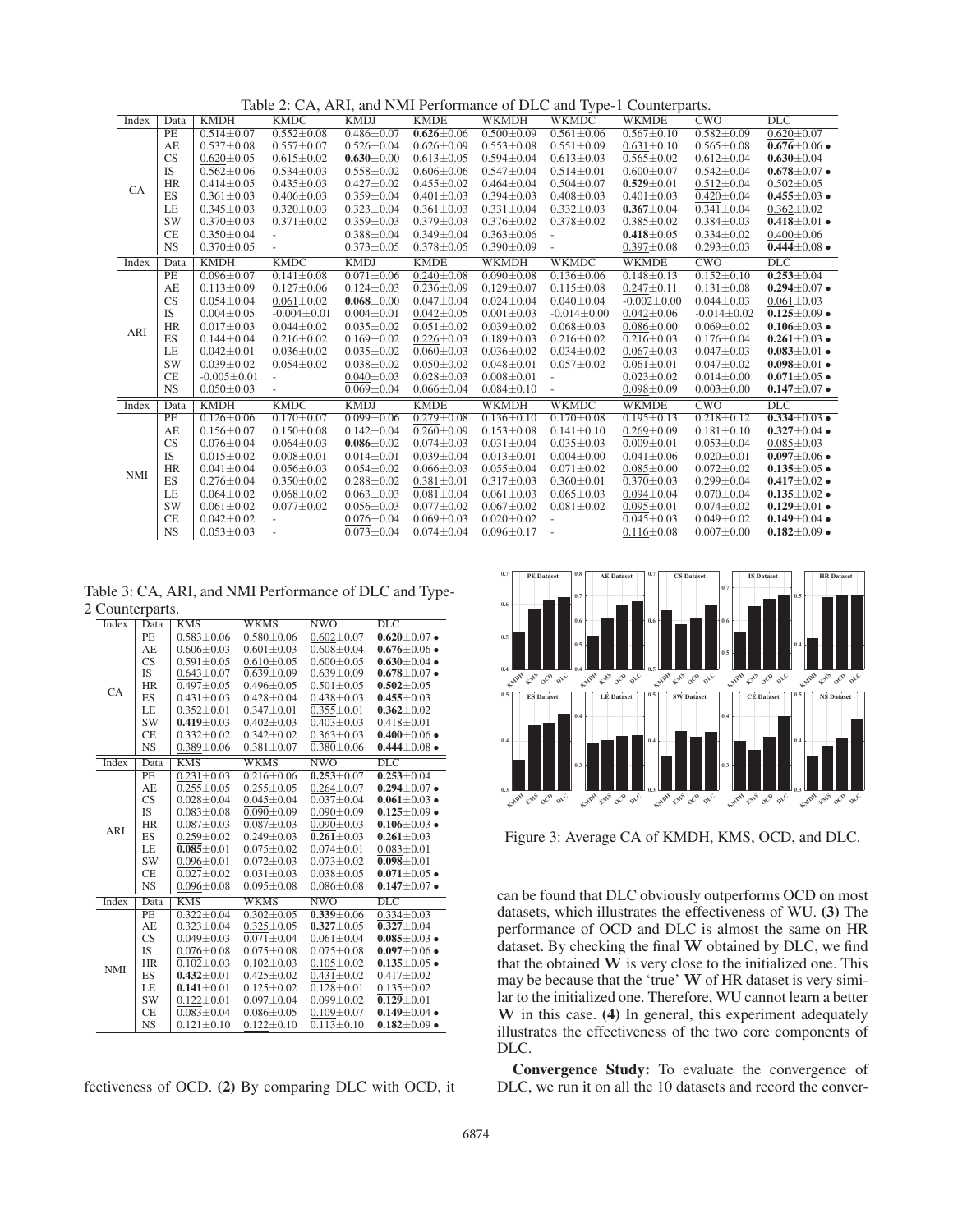

Figure 4: Average ARI of KMDH, KMS, OCD, and DLC.



Figure 5: Average NMI of KMDH, KMS, OCD, and DLC.

gence curves in Fig. 6. The horizontal axis and vertical axis represent the total number of iterations and the value of the objective function, respectively. Triangles indicate the start and end iterations of the learning. Circles indicate the iterations that **W** has been updated. Observations: (1) After the updating of  $W$ ,  $Z$  (i.e., the value of the objective function) is obviously reduced, which indicates the effectiveness of DLC. (2) DLC spends less than 20 iterations to converge on all the datasets except on ES. This is because each attribute of ES has around 10 categories, which leads to the updating of more weights. Even though, DLC still converges using not too many iterations (31 in total).

Efficiency Evaluation: We evaluate the efficiency of DLC by comparing its execution time with that of KMDH, WKMDH, CWO, KMS, WKMS, and NWO on differentsized NS datasets (generated by randomly selecting 10%, 20%, ..., 100% instances from the NS dataset) in Figure 7. Since the computation cost of CBDM, JDM, and EBDM is similar to or higher than the others, execution time of the approaches based on them are not reported, which does not influence the efficiency validation. In general, DLC spends a little more time than the simplest KMDH and KMS, and has almost the same execution time as WKMS and NWO.





Figure 7: Execution Time on NS Dataset.

Moreover, the increasing rate of DLC's execution time is almost linear over data size, which is consistent with our time complexity analysis. In conclusion, DLC is efficient in comparison with the state-of-the-art approaches, and it will not bring much additional computation cost than the simplest ones.

## **Conclusion**

In this paper, we have proposed an object-cluster distance measure, which finely quantifies the distance between object and cluster by exploiting the order relationship, for ordinal data. Based on this measure, we have then developed a novel DLC algorithm for ordinal data clustering by integrat